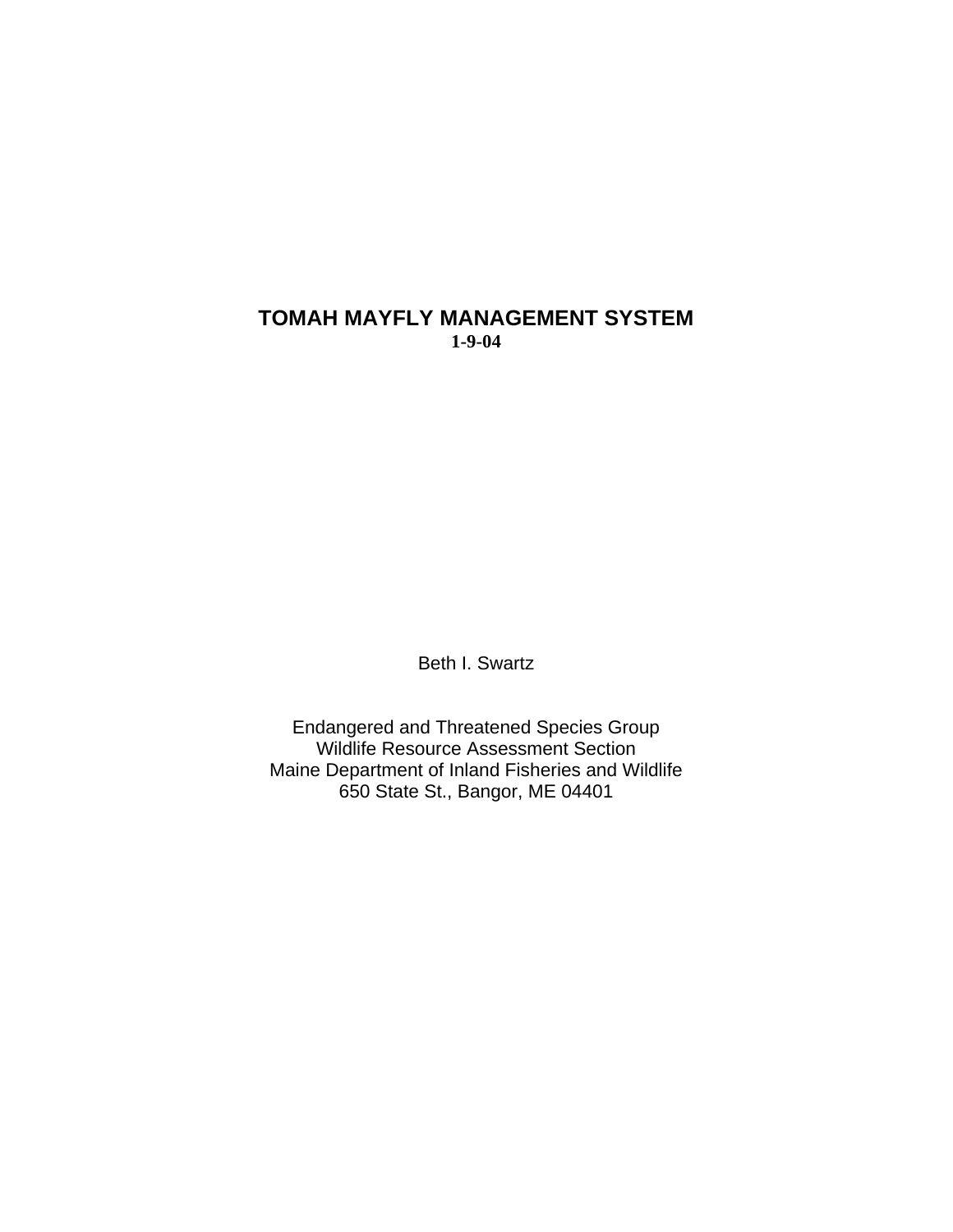## TABLE OF CONTENTS

## Page

## LIST OF FIGURES

| 1. Flow diagram depicting decision criteria for Population Management |  |
|-----------------------------------------------------------------------|--|
|                                                                       |  |
| 3. Flow diagram depicting decision criteria for Habitat Management    |  |
| 4. Flow diagram depicting decision criteria for Research Management   |  |
| 5. Flow diagram depicting decision criteria for Outreach Management   |  |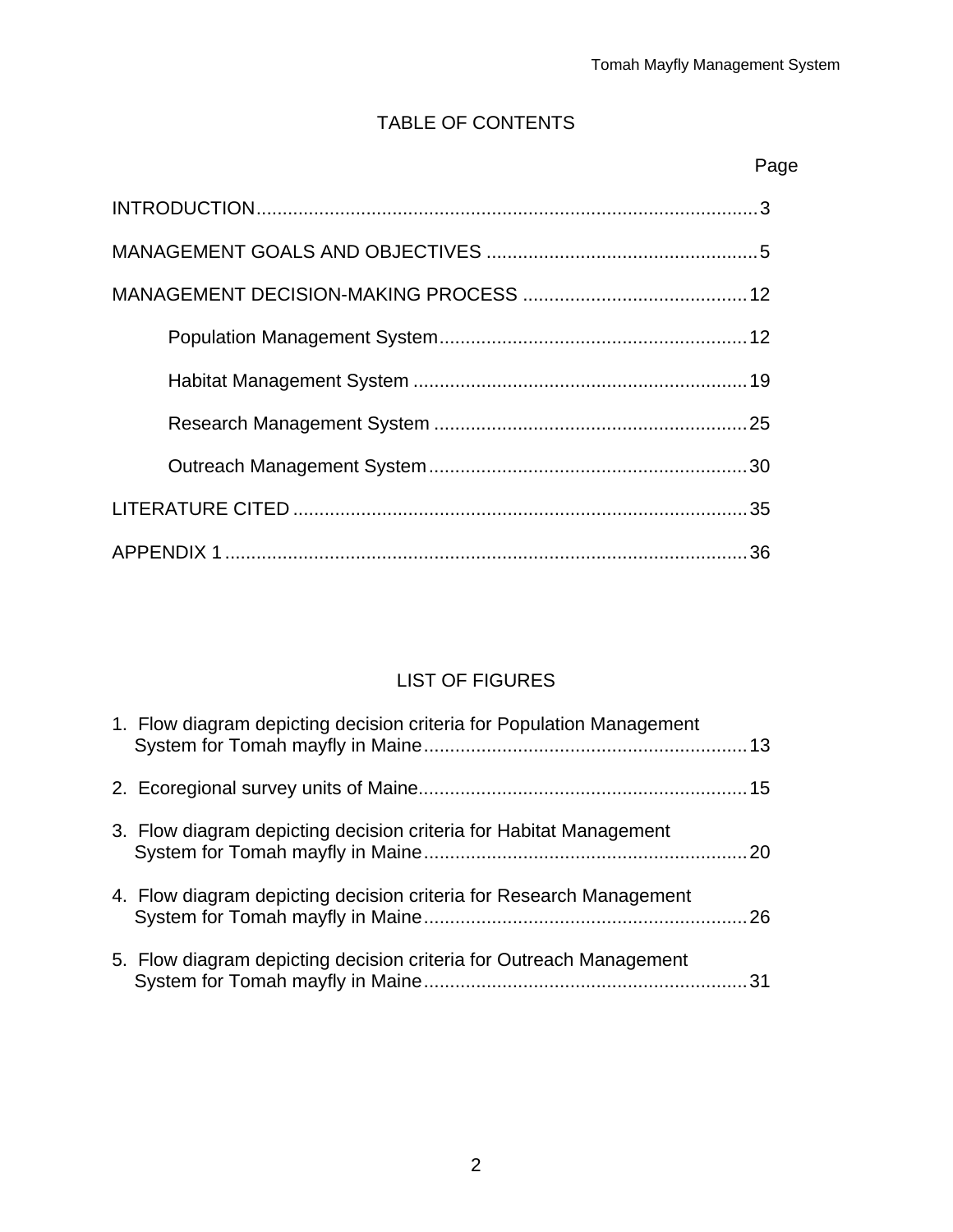#### **INTRODUCTION**

This document describes the process used by the Maine Department of Inland Fisheries and Wildlife (MDIFW) to implement management, research, and outreach programs for recovering the Tomah mayfly (*Siphlonisca aerodromia*). Listed as threatened under Maine's Endangered Species Act (12 MRSA, Section 7753) in 1997, this mayfly is currently known to be extant at only 17 sites worldwide – 16 in Maine and one in northern New York. With nearly the entire global population contained within its borders, Maine holds the primary responsibility for conserving this rare species and its habitat for the future.

To begin this process, MDIFW completed a species assessment for the Tomah mayfly in February 2001 (Gibbs et al. 2001). The assessment summarizes all currently known information about the mayfly and includes reviews of past, present, and future habitat condition, population status, research, and management. In March 2001, a public working group established goals and objectives for Tomah mayfly management over the next 15 years. The Commissioner's Advisory Council approved these goals and objectives in October 2001.

The following Management System outlines MDIFW's strategy for achieving the goals and objectives established for managing and recovering the Tomah mayfly. Management actions are enumerated, and a decision-making process is outlined,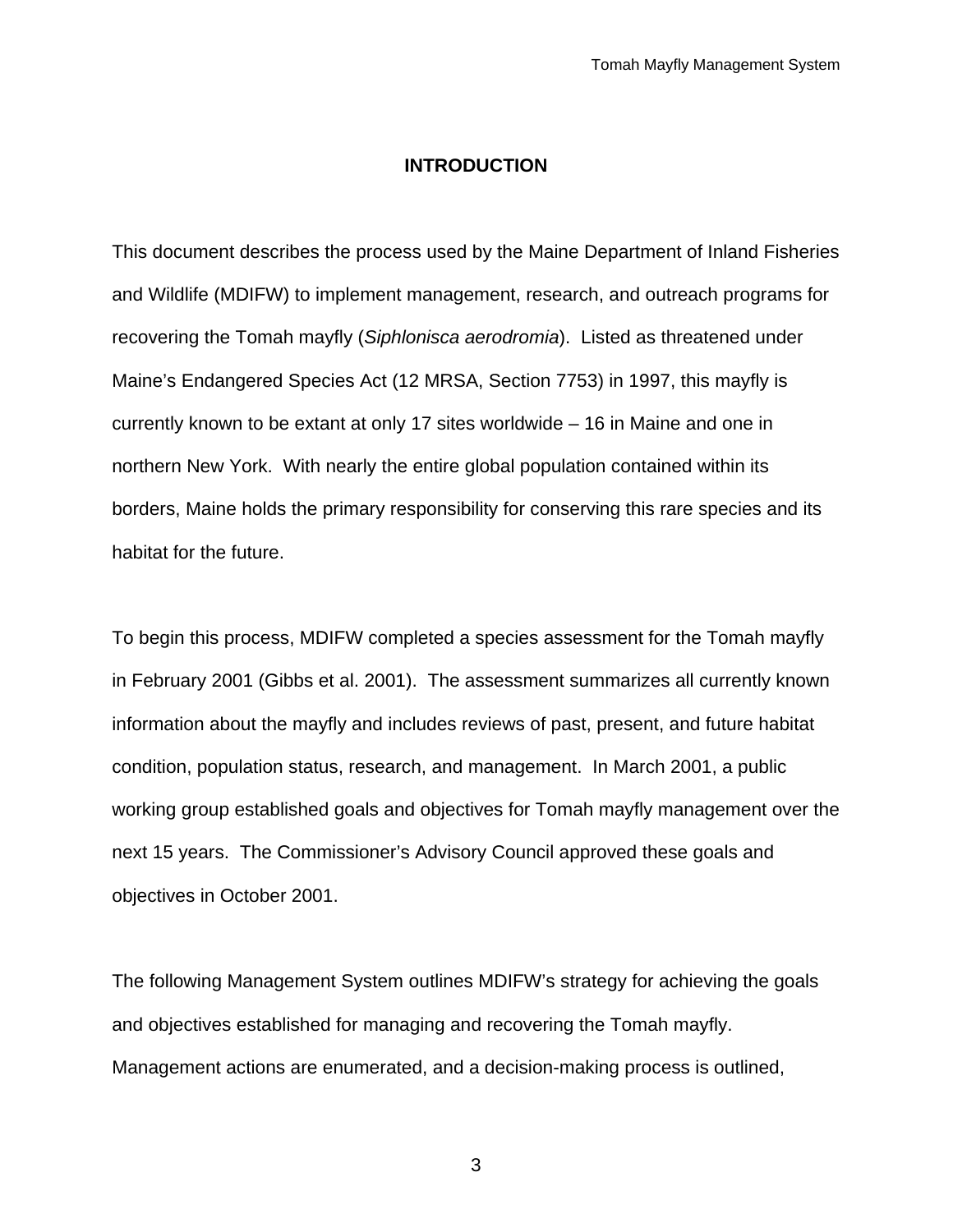based on the assumption that adequate funding will be available to accomplish these objectives within the current 15-year management cycle. It is also assumed that suitable, willing partners exist locally and sufficient MDIFW staff and resources will be allocated to Tomah mayfly management, research, and outreach. Currently, however, adequate funding and resources are **not** available to MDIFW and, unless they are secured, most objectives cannot be met within the expected deadlines.

Management actions for the Tomah mayfly are prioritized in Appendix 1. Potential partners, estimated costs, and realistic time frames for accomplishing these actions are also suggested. This information should serve as a guide to MDIFW for meeting the goals and objectives established by the public working group.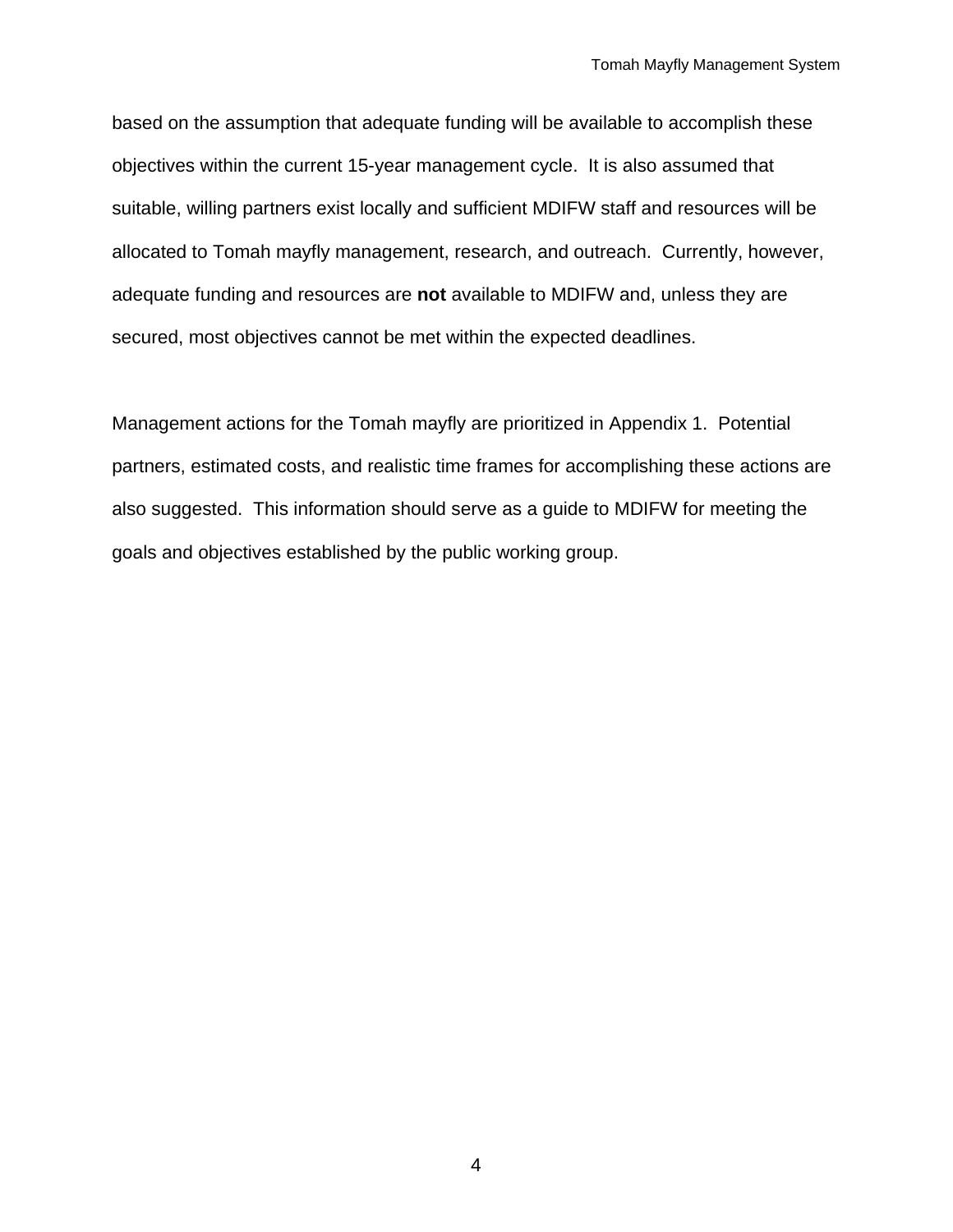#### **MANAGEMENT GOALS AND OBJECTIVES**

The strategic planning process employed by MDIFW solicits public input in the development of goals and objectives for species management. The following were developed for the Tomah mayfly:

**GOAL:** Ensure the long-term viability of the Tomah mayfly and its habitat in Maine, and determine the criteria necessary for recovery of the species.

**Population Objective 1:** By 2002, develop and implement a monitoring plan to determine a statewide population index (*e.g.* presence/absence and relative abundance) for the Tomah mayfly in Maine.

#### *Assumptions*

- $\triangleright$  Existing methodologies for inventorying mayfly (or similar invertebrate) populations can be applied to develop reliable measures of assessing and monitoring presence/absence, relative abundance, and population trends over time.
- $\triangleright$  All populations of Tomah mayfly in Maine can be identified.
- $\triangleright$  Landowner/land manager permission for implementing a monitoring program can be obtained at all sites.
- $\triangleright$  The monitoring plan and implementation schedule will include considerations for natural fluctuations in population size and distribution.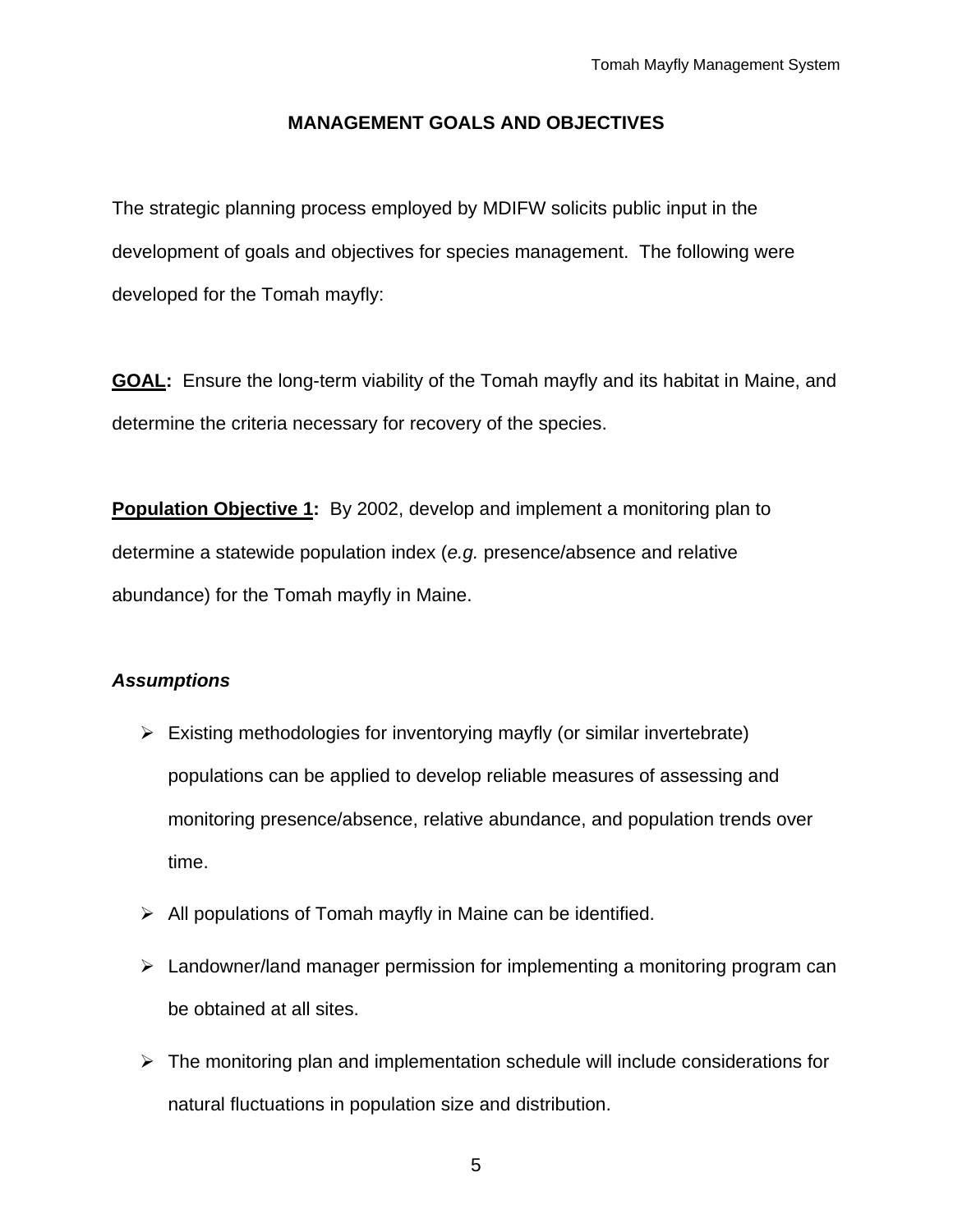**Population Objective 2:** By 2007, complete a statewide survey to identify all Tomah mayfly populations in Maine.

## *Assumptions*

- $\triangleright$  Because floodplain sedge meadows are abundant in Maine and range in size from small pocket wetlands to expansive systems, comprehensive surveys of all potentially suitable sites may not be possible and, therefore, some Tomah mayfly occurrences may be missed.
- $\triangleright$  MDIFW ecoregional surveys are adequate to accomplish a comprehensive statewide survey for Tomah mayfly (based on an average of 30-35 potentially suitable sedge meadow wetlands identified per ecoregion).
- $\triangleright$  By selecting for habitat characteristics comparable to known occurrences, potentially suitable sedge meadow habitats can be identified from existing wetland characterization data.
- $\triangleright$  When more specific habitat requirements of the Tomah mayfly are identified, the survey site selection process will be re-evaluated, and potential gaps in previously surveyed ecoregions will be addressed.
- $\triangleright$  Some potentially suitable habitats currently unoccupied by Tomah mayfly could become occupied or re-occupied in the future, particularly in the vicinity of existing populations.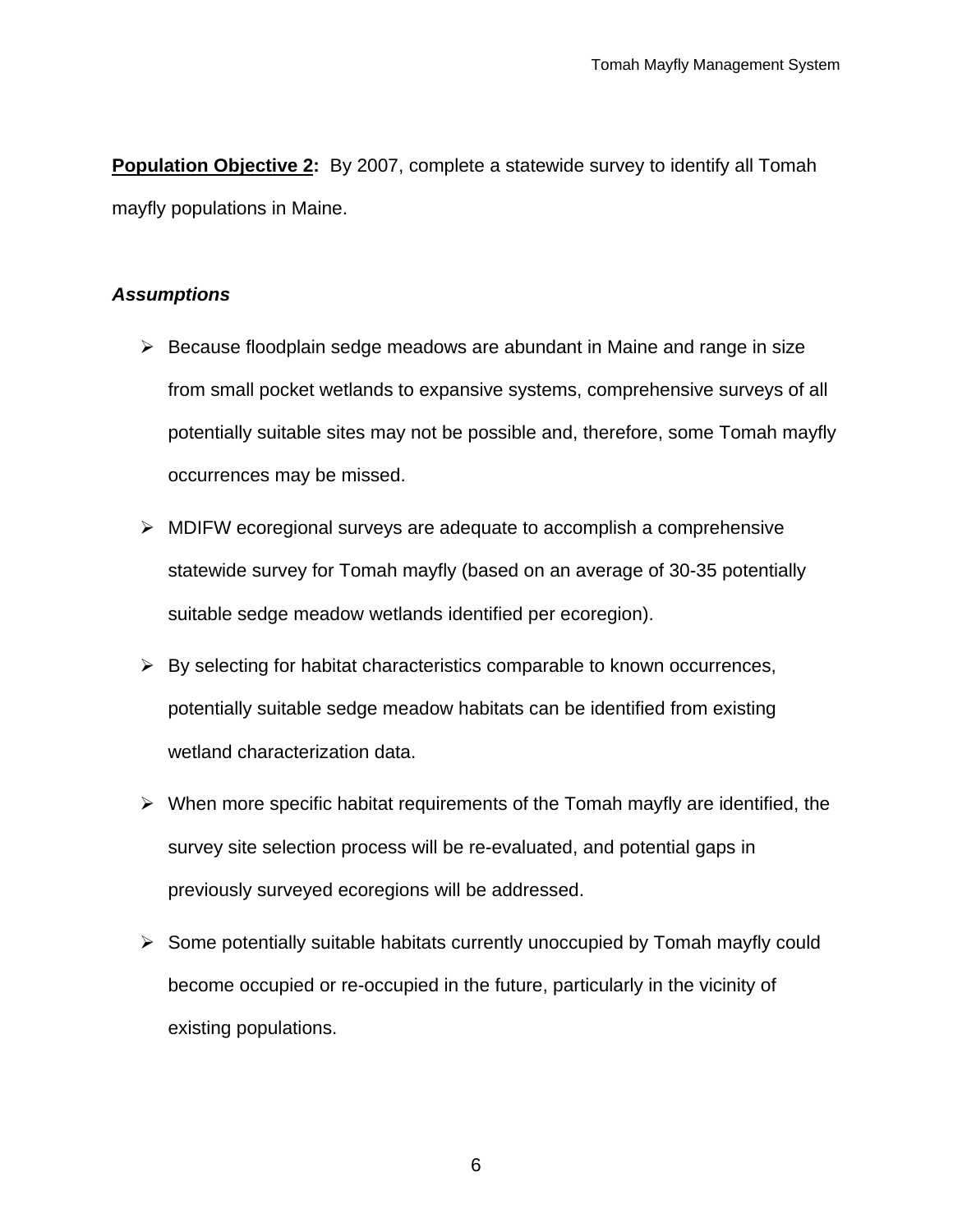**Population Objective 3:** Through 2016, maintain existing populations at all sites occupied by the Tomah mayfly.

#### *Assumptions*

- $\triangleright$  Occupied sites include all sites where the Tomah mayfly has been documented in Maine since 1978.
- $\triangleright$  Population indices developed in Population Objective #1 will be adequate to determine if existing populations at each site are being maintained (*i.e.* stable or increasing).
- $\triangleright$  Habitat at occupied sites is adequate to continue supporting existing Tomah mayfly populations as long as the natural productivity and ecological integrity of the wetland system is protected from alteration or degradation.
- $\triangleright$  Life history details, specific habitat requirements, limiting factors, and other critical factors potentially affecting Tomah mayfly populations on a site or statewide basis can be identified.

**Habitat Objective 1:** By 2007, assess the amount and quality of suitable habitat at priority sites (occupied and unoccupied) as identified by Population Objective #2.

## *Assumptions*

 $\triangleright$  Priority sites include all sites where the Tomah mayfly has been documented to occur in Maine since 1978, and all unoccupied sites determined to have a high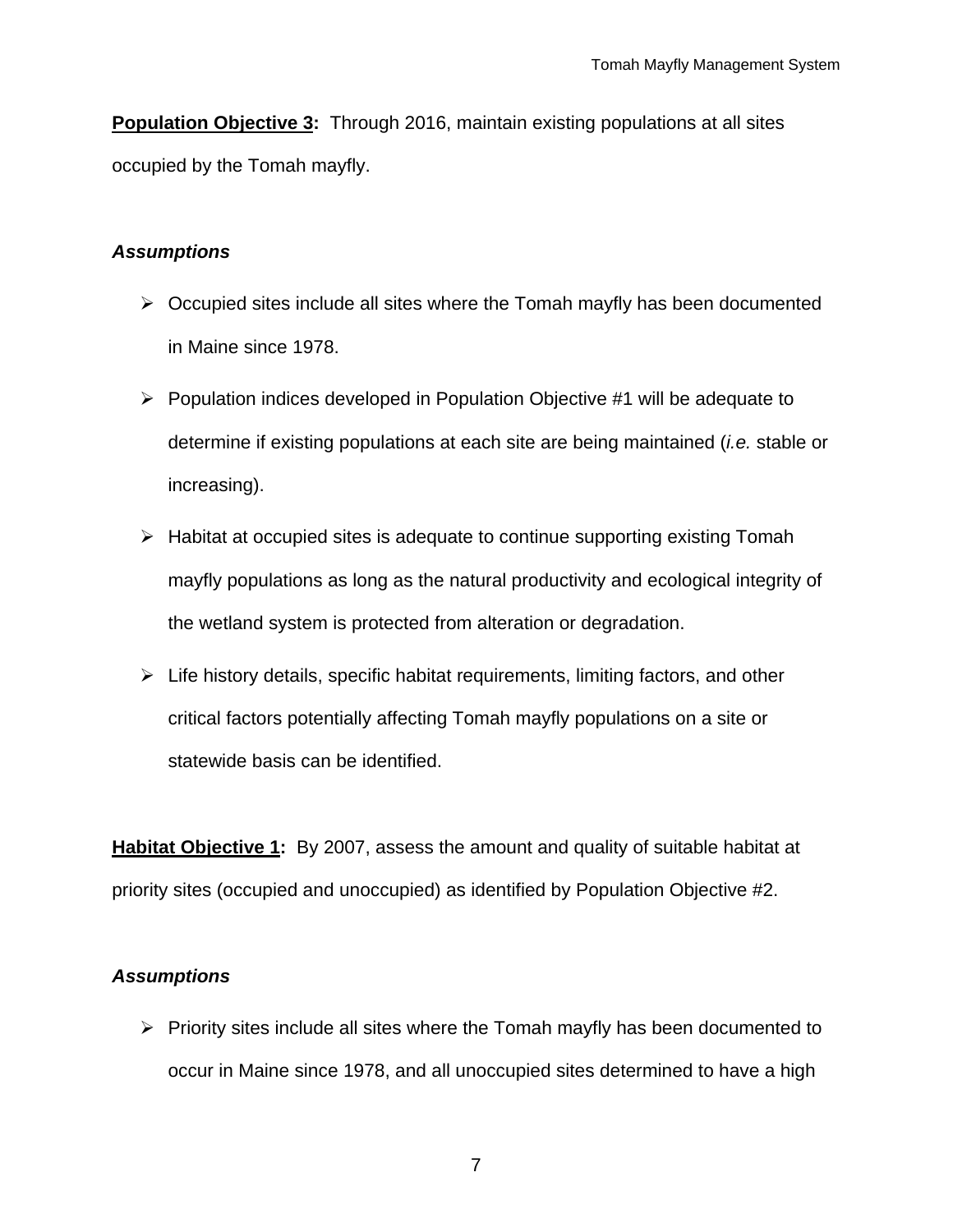potential to support Tomah mayfly populations (*e.g.* based on presence and abundance of key prey species, proximity to occupied sites, extent and quality of available habitat compared to known site characteristics, likelihood of long-term persistence, and management and conservation potential).

- ¾ Additional factors determining which seasonally-flooded sedge meadows have a high potential to provide habitat for Tomah mayfly can be identified and incorporated into the selection process for priority sites.
- $\triangleright$  The Tomah mayfly has been found at only a small percentage (~10%) of the seasonally-flooded sedge meadows surveyed to date (~160 sites), therefore the total number of priority sites is likely to be limited.
- $\triangleright$  Habitat for Tomah mayfly at each site includes both the suitable wetland and a forested upland buffer.
- $\triangleright$  The amount of habitat at each site can be adequately derived from existing wetland data (*e.g.* vegetation type, hydrology, and other habitat parameters).
- $\triangleright$  Factors determining the quality of potential habitat can be identified.
- $\triangleright$  The amount and quality of potential habitat for Tomah mayfly can be increased or decreased as a result of both natural and human-influenced events.

**Habitat Objective 2:** By 2016, protect and manage all habitats supporting the Tomah mayfly in Maine.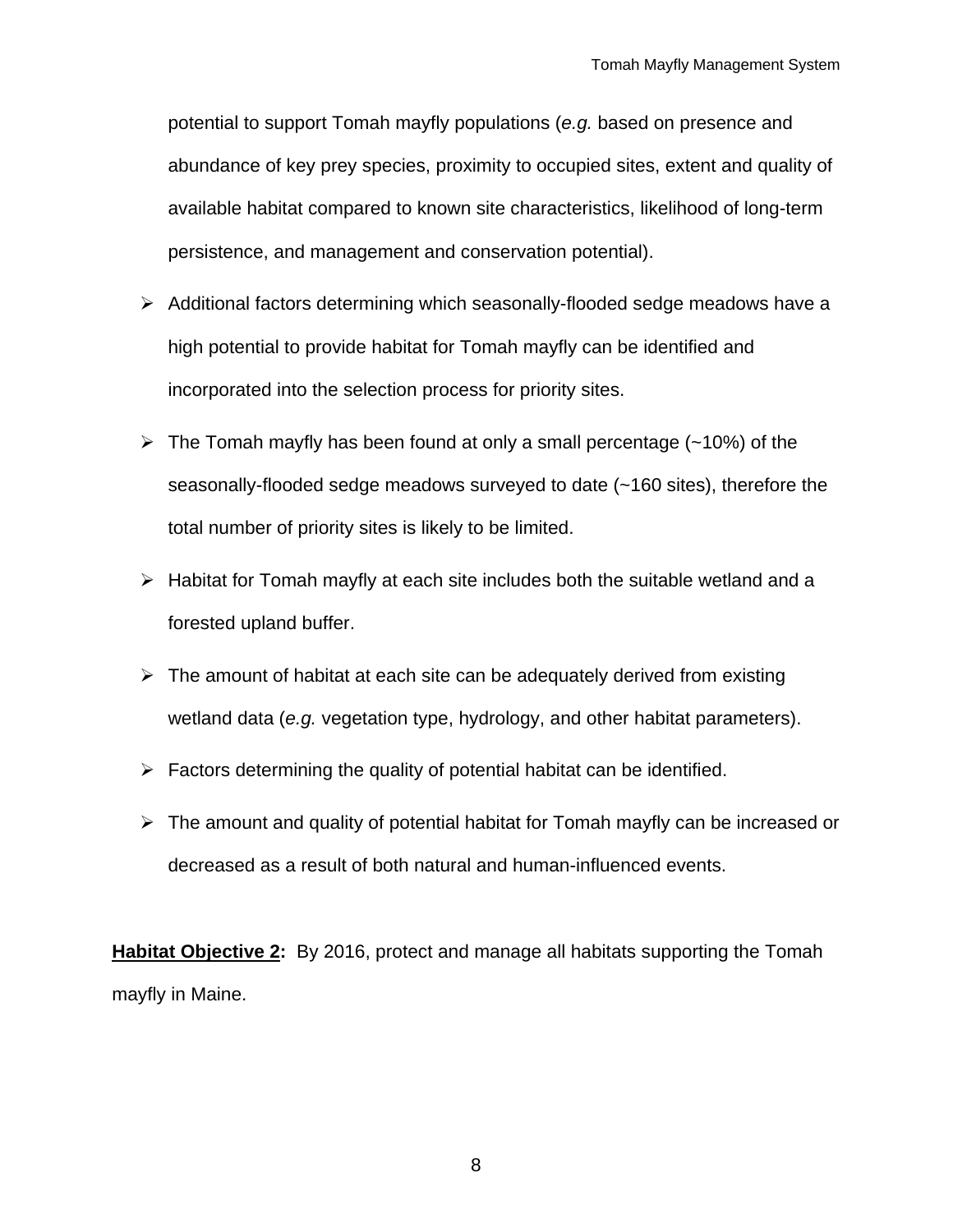#### *Assumptions*

- $\triangleright$  Habitats supporting Tomah mayfly populations include all sites where the Tomah mayfly has been documented in Maine since 1978.
- $\triangleright$  Habitat protection can be achieved using a variety and combination of land protection tools specific to the needs of each site.
- $\triangleright$  Landowners/land managers, user groups, municipalities, and the public will support protection and management initiatives.
- $\triangleright$  Protection and management of Tomah mayfly habitat will be a high priority for conservation organizations and agencies with ownership or management authority on sites supporting the mayfly.
- $\triangleright$  Habitat protection initiatives will ensure each site can support a viable population of Tomah mayfly over the long-term.
- $\triangleright$  Habitat protection includes providing adequate upland buffers around wetlands.
- $\triangleright$  Adequate upland buffer distances can be determined.
- $\triangleright$  Habitat protection includes monitoring for and mitigating events (natural or human-influenced) occurring in the watershed that might negatively affect the Tomah mayfly or its habitat (*e.g.* beaver impoundments, irrigation drawdowns, etc).
- $\triangleright$  Habitat protection includes maintaining the integrity of the existing aquatic invertebrate (*i.e.* prey populations) and native fish (*i.e.* predator/prey dynamics) communities.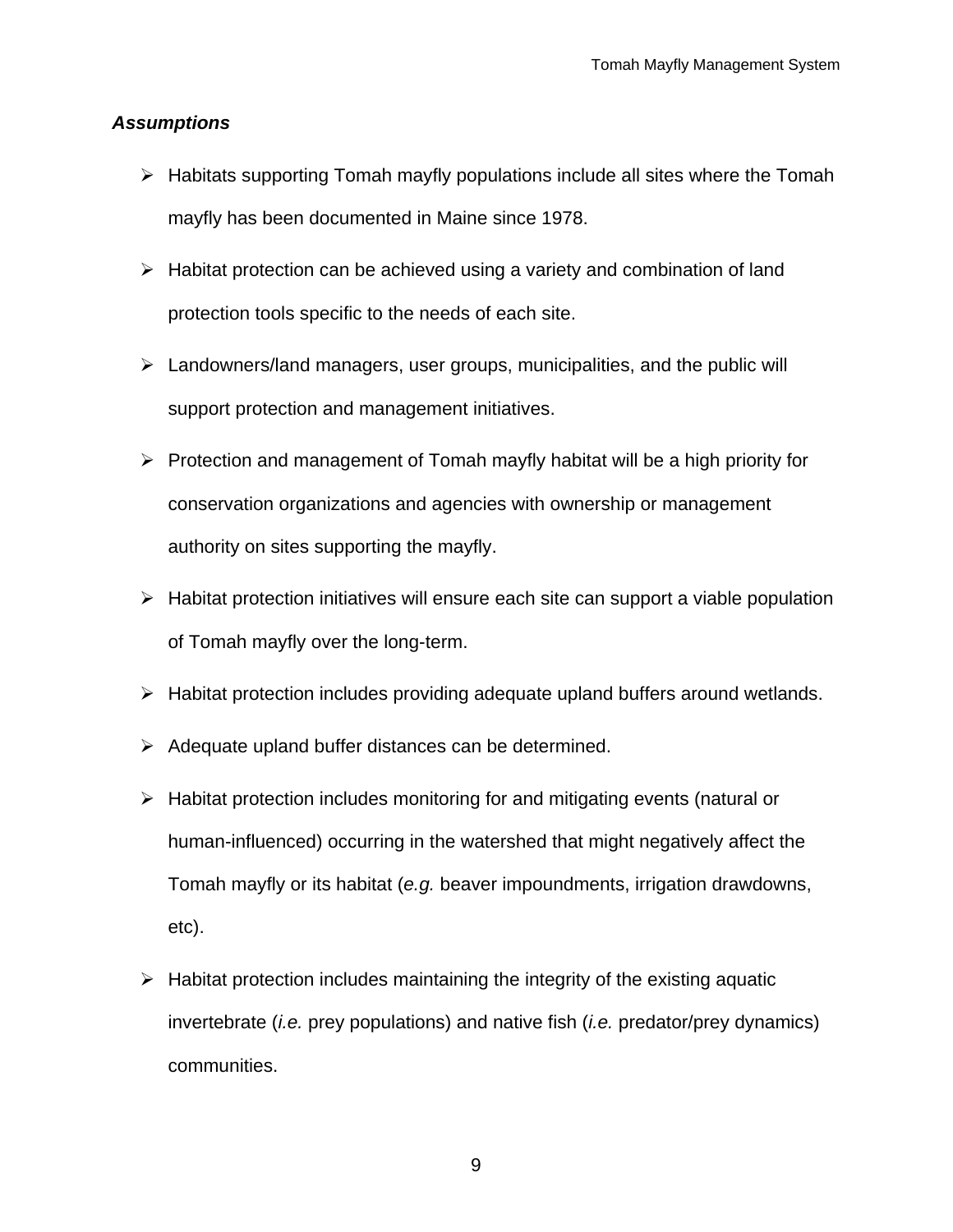- $\triangleright$  Maintaining habitat may require only monitoring, and little or no management actions.
- $\triangleright$  Limiting factors affecting the Tomah mayfly can be identified and incorporated into effective management strategies.
- $\triangleright$  Best management practices for maintaining seasonally-flooded sedge meadows can be identified and incorporated into effective management strategies.
- $\triangleright$  Factors defining the quality and significance of an individual site to the Tomah mayfly can be identified and incorporated into effective habitat protection and management strategies.

**Research Objective:** By 2002, identify strategies to determine prey population dynamics, habitat requirements, long-term population dynamics, historic habitat and hydrological changes at each site, and global distribution.

### *Assumptions*

- $\triangleright$  Existing strategies for similar species and wetland systems can be used as templates to develop methods for researching the Tomah mayfly.
- $\triangleright$  Local expertise will be available outside of MDIFW to help identify these strategies and pursue research objectives.

**Outreach Objective:** By 2002, and in conjunction with partners, develop and implement an outreach plan to increase awareness and understanding of the Tomah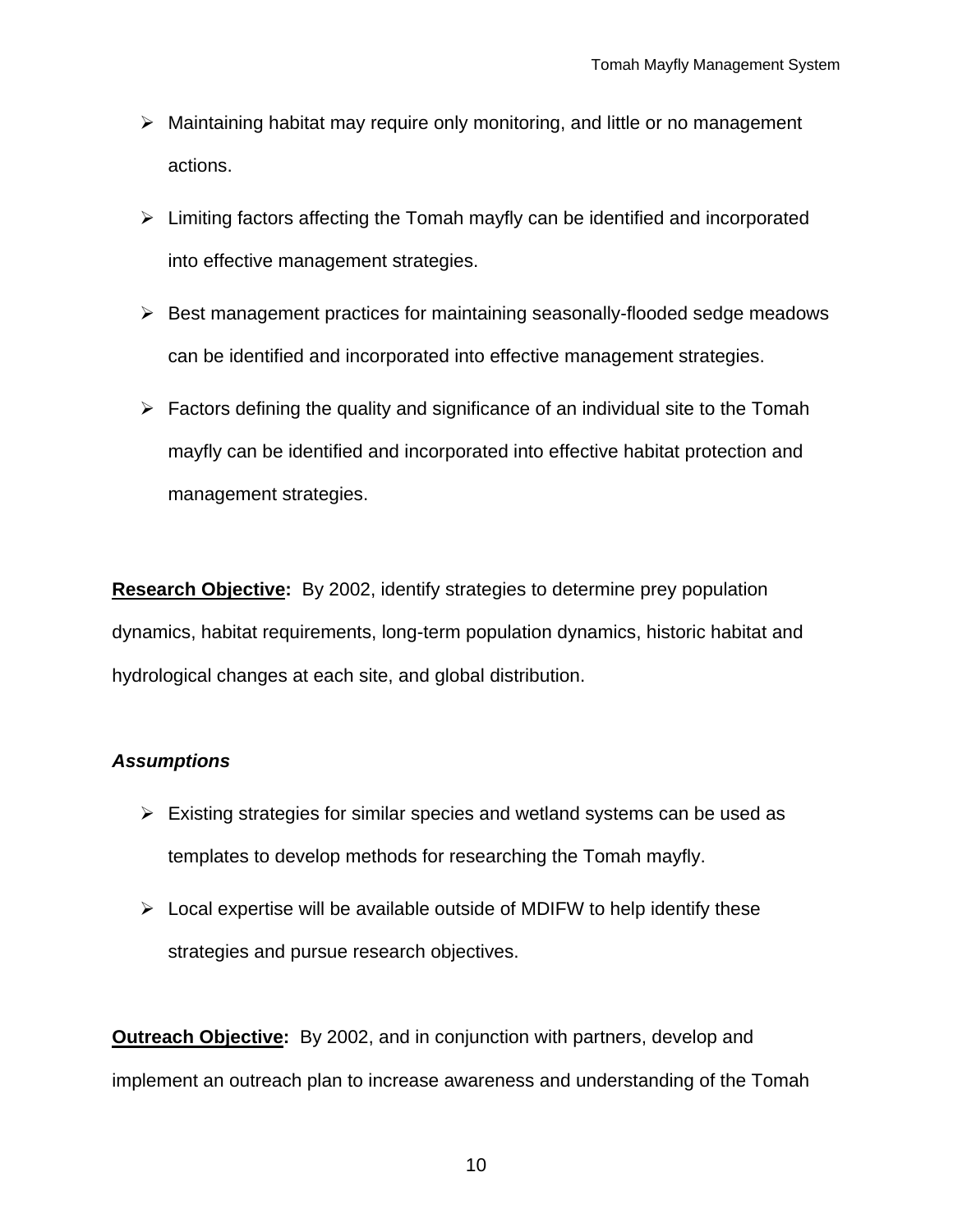mayfly and its habitat requirements in Maine. Outreach should be targeted at towns, landowners/land managers, and the general public.

## *Assumptions*

- $\triangleright$  Increasing awareness and understanding of the Tomah mayfly and its habitat requirements is essential to the species' recovery.
- $\triangleright$  Support from both the local and statewide public is necessary.
- $\triangleright$  Within the Tomah mayfly's limited distribution, key partners and audiences for outreach can be identified and will be receptive to an outreach plan.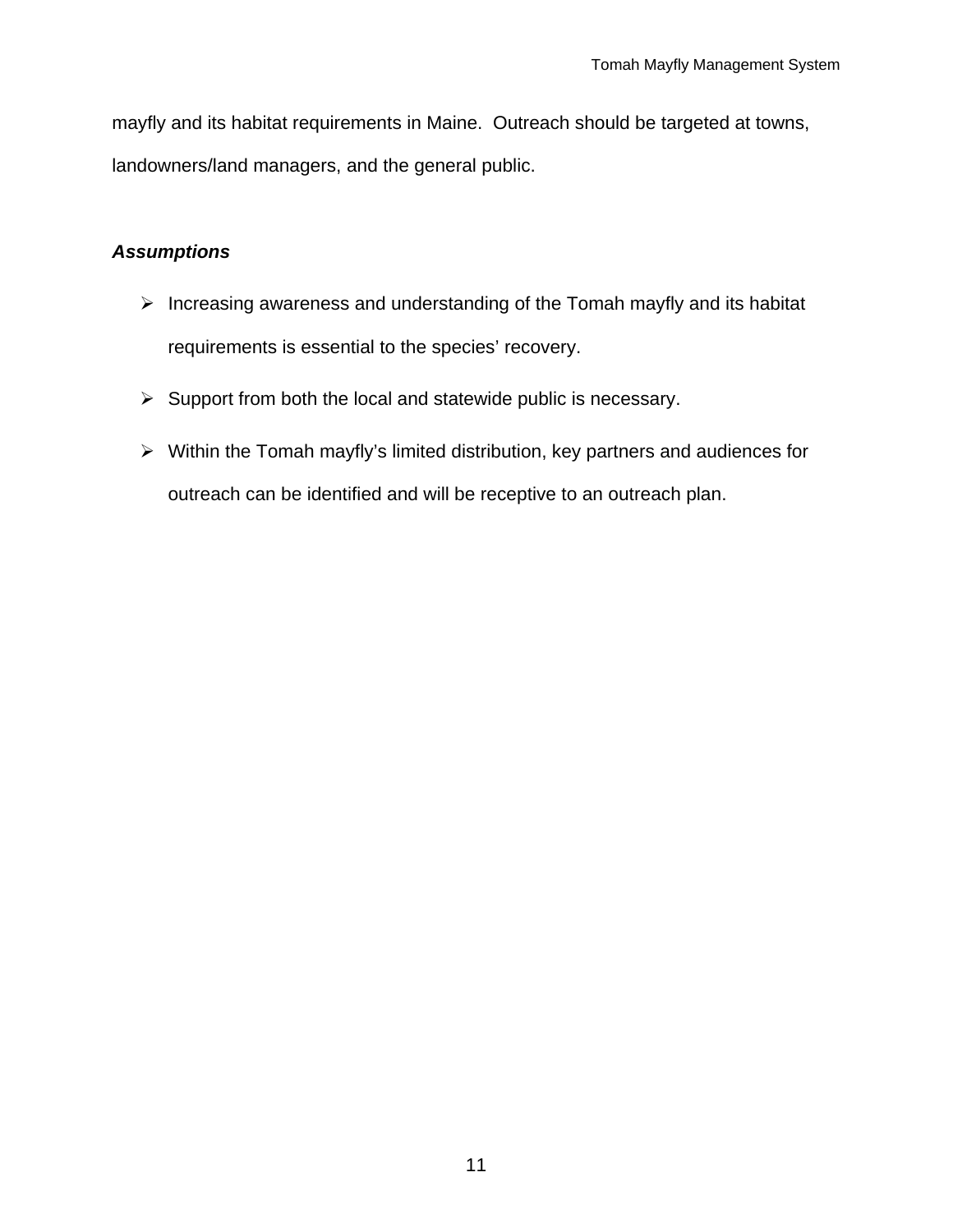#### **MANAGEMENT DECISION-MAKING PROCESS**

The following four-part management system provides the framework for managing populations and habitats of the Tomah mayfly in Maine. Further, it identifies a system for determining research strategies to fill key knowledge gaps about the Tomah mayfly, and for improving public understanding and appreciation of this threatened insect.

#### **POPULATION MANAGEMENT SYSTEM**

#### **Decision Criteria**

The following criteria determine the sequence of procedures used to conserve Tomah mayfly populations in Maine and establish recovery objectives (Figure 1).

# **Criterion A:** *Has a monitoring plan to determine a statewide population index been developed and implemented?*

This criterion addresses the need for reliable indices of population status, size, distribution, and trends statewide, and at each site supporting Tomah mayfly populations. These indices are essential to determining meaningful population objectives and recovery goals, and to monitoring status, future trends, responses to management actions, and progress towards recovery. Information about population size and status is also critical to understanding the relative importance of each site to species recovery, and to developing long-term, site-specific habitat management plans.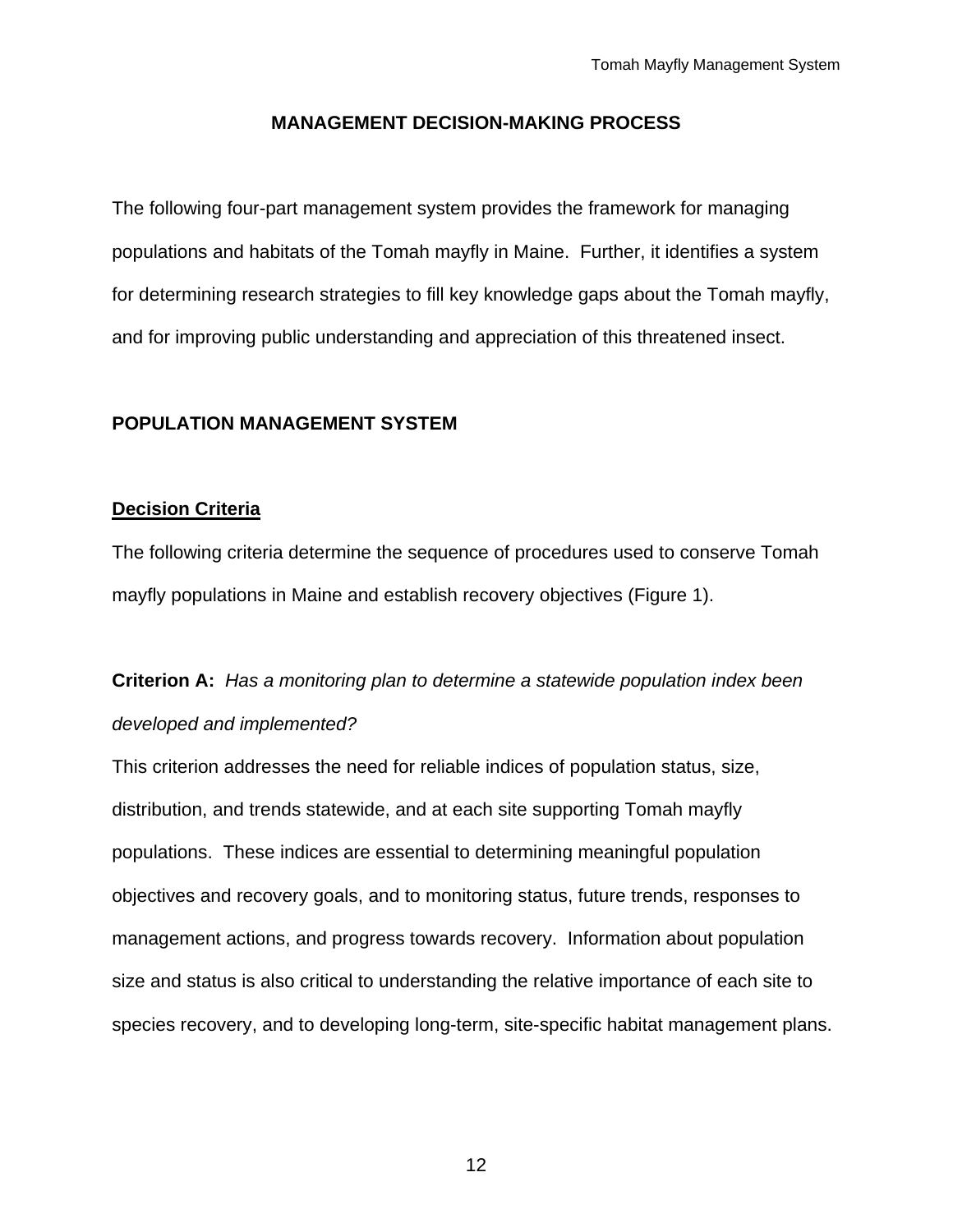

Figure 1. Flow diagram depicting decision criteria for Population Management System for Tomah mayfly in Maine.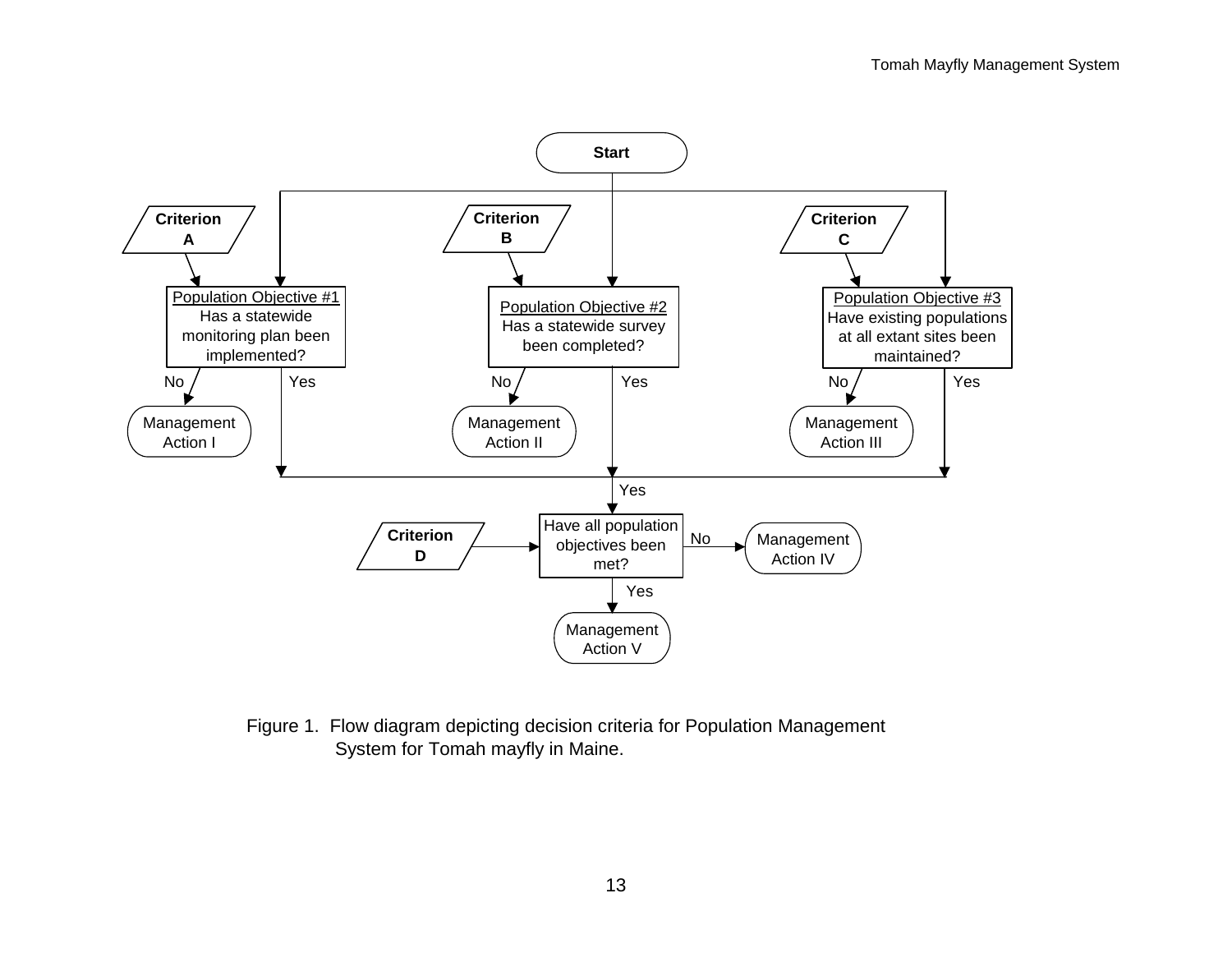An affirmative response will require that a reliable, long-term monitoring plan has been initiated at each site currently known to support Tomah mayfly populations.

#### **Criterion B:** *Has a statewide survey been completed?*

This criterion addresses the need to identify all populations of Tomah mayfly in Maine, as well as all sites with the greatest potential to support Tomah mayfly populations. A complete, statewide understanding of the occurrence, distribution, and status of both the Tomah mayfly and its habitat is basic to the realization of all other population and habitat management objectives established for Tomah mayfly.

An affirmative response will be achieved when all seasonally-flooded sedge meadow habitats identified as potential survey sites in each of the 15 ecoregional units (Figure 2) have been surveyed to determine species presence or absence, and the amount and quality of suitable habitat at priority sites has been assessed. Survey gaps, resulting from either a refined site selection process or incomplete coverage of previously surveyed ecoregions, must also be addressed.

#### **Criterion C:** *Have existing populations at all occupied sites been maintained?*

This criterion recognizes the significance of each population, and addresses the need to protect all known populations of Tomah mayfly in Maine. Maintaining these populations will ensure recovery efforts for the Tomah mayfly are not jeopardized by a loss of, or significant decline at, any one of the few known occurrences. Both habitat protection and a better understanding of the species' life history requirements, limiting factors, and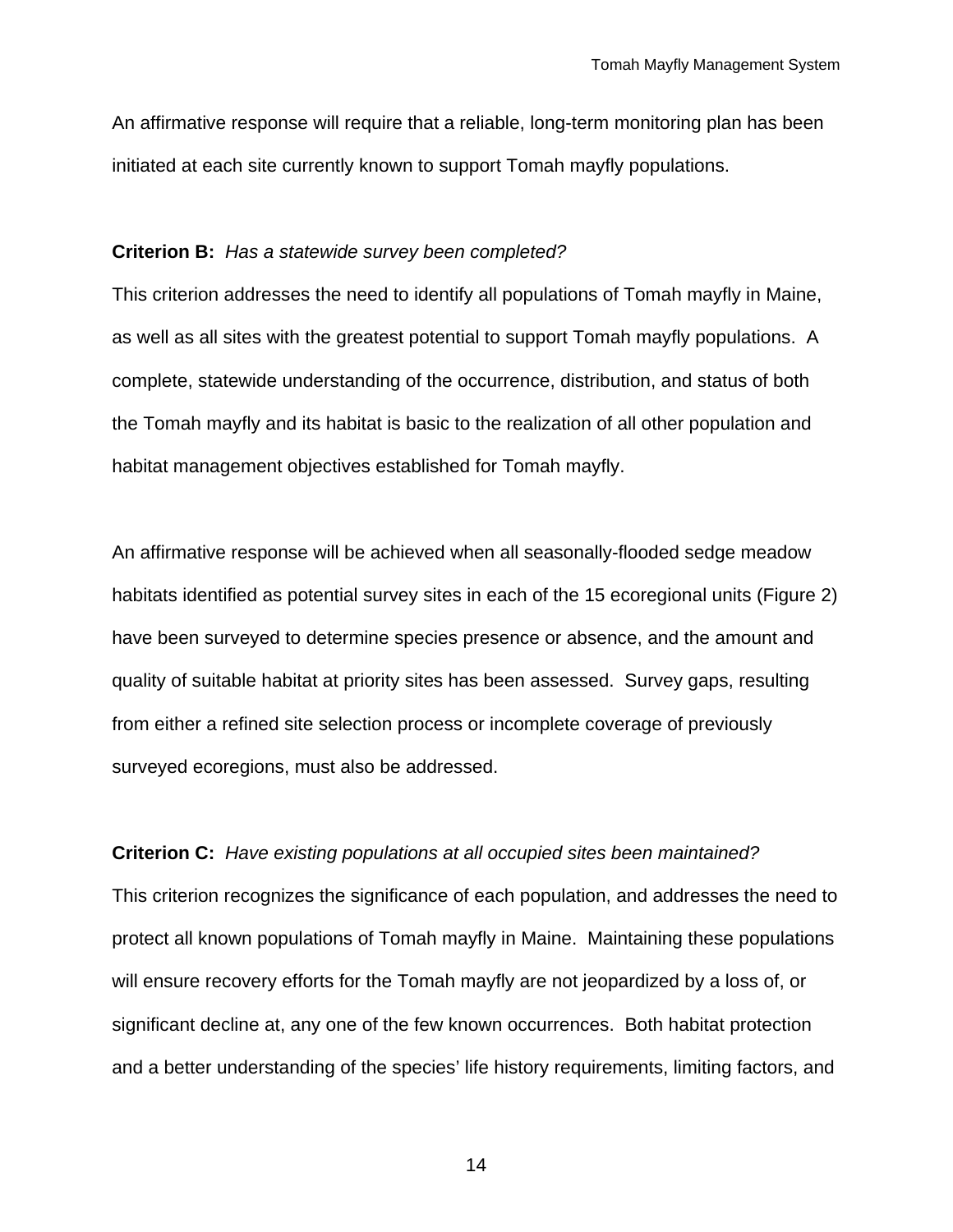

Figure 2. Ecoregional survey units of Maine. Boundaries are based on the biophysical regions of Maine identified by McMahon (1990).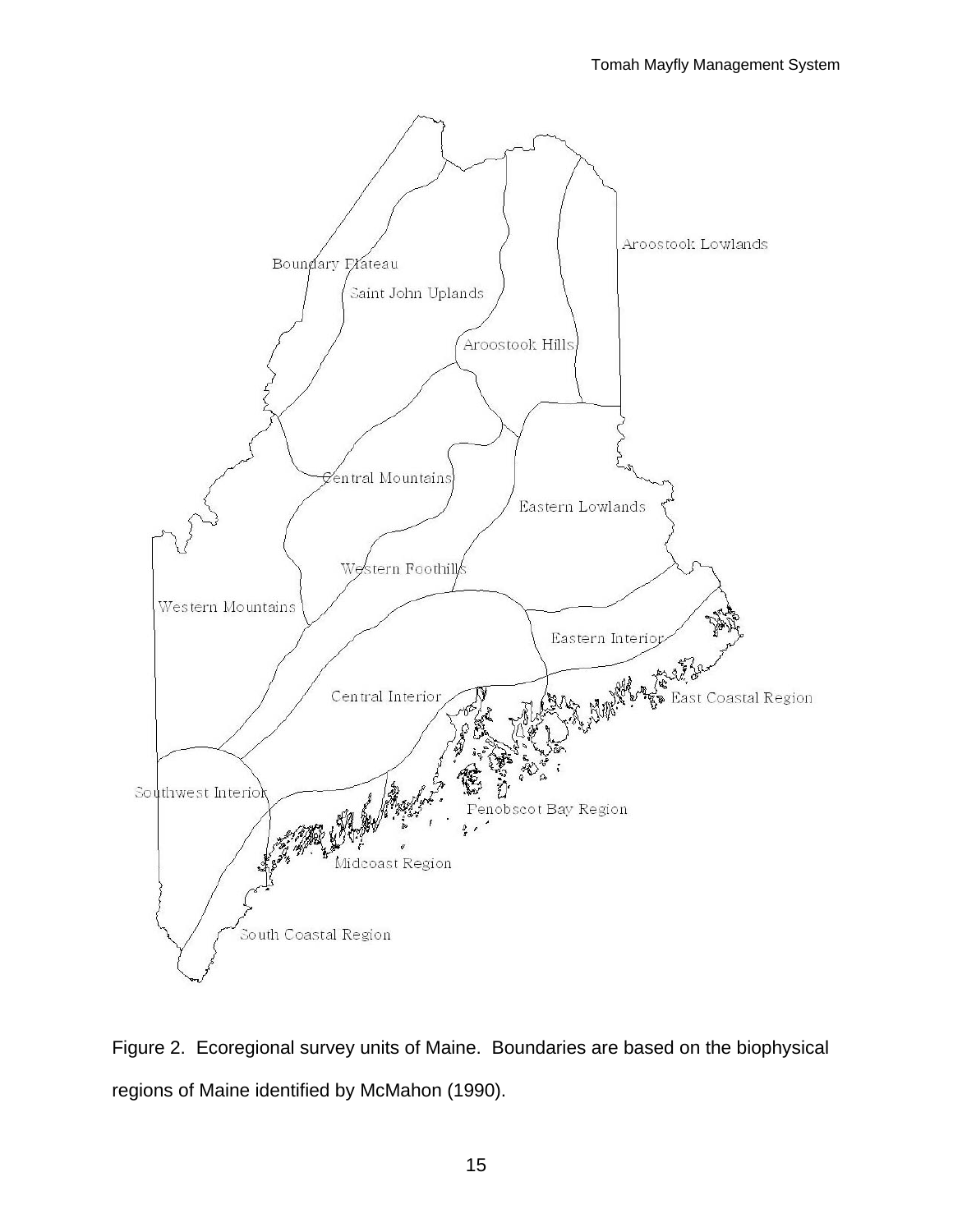management needs are likely critical to maintaining Tomah mayfly populations over the long-term.

An affirmative response will require that no populations have been lost or experienced significant declines in numbers or distribution, and that the amount and quality of habitat at each site has not been degraded.

### **Criterion D:** *Have all population objectives been met?*

An affirmative response will be achieved when all components of the population objectives have been realized.

### **Management Actions**

The following management actions are the recommended procedures for accomplishing the population objectives. Specific management actions result from responses to decision criteria identified in Figure 1.

### **Management Action I**

- 1) Identify and map each site in Maine known to support a population of the Tomah mayfly.
- 2) By consulting with experts and current literature, develop a monitoring scheme that will yield reliable indices for population status and size, both statewide and at each site. Survey methods should include considerations for natural fluctuations in abundance and distribution (both statewide and at individual sites), and should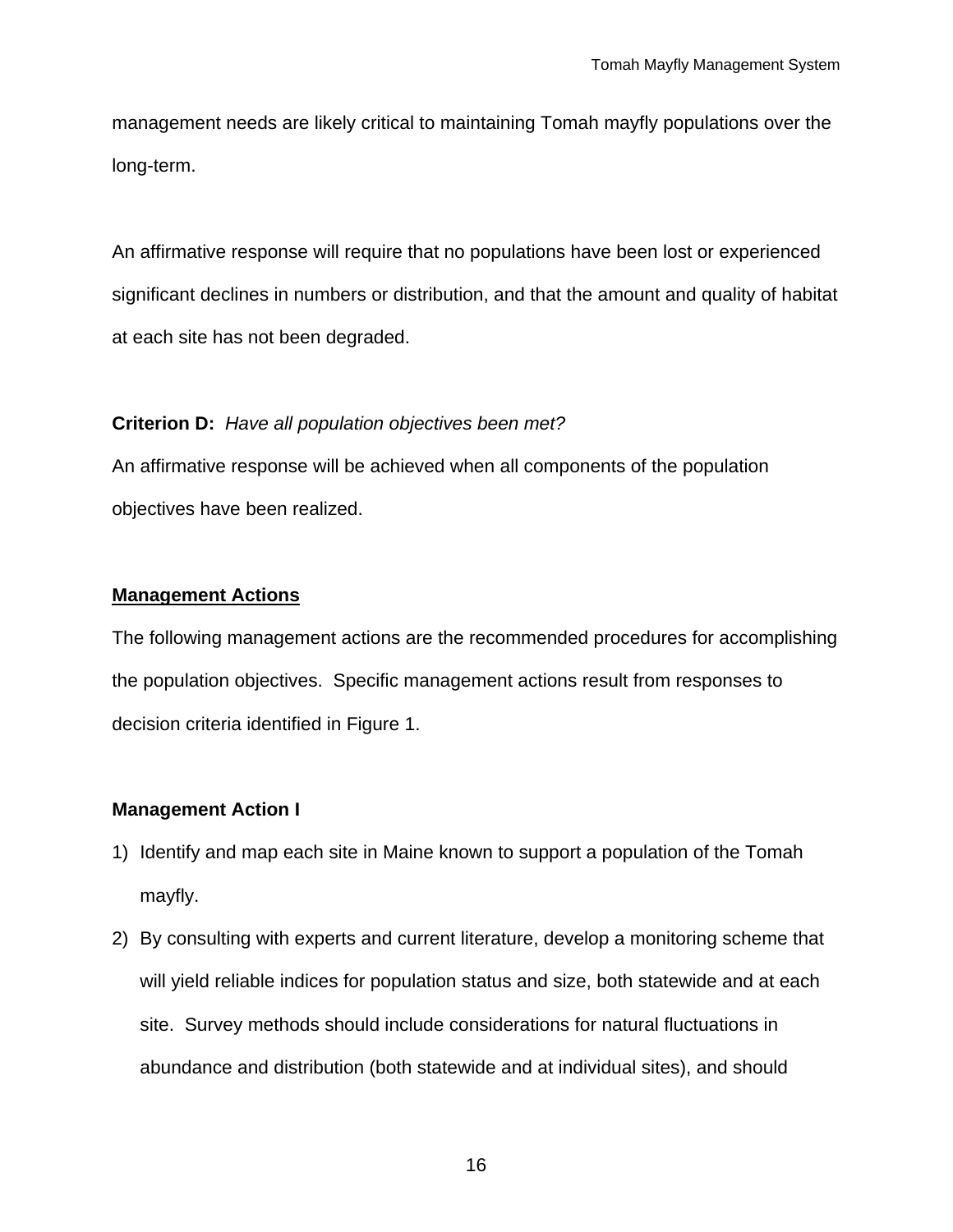accommodate the need for measuring trends, responses to management actions,

and progress towards recovery over the long-term.

- 3) Obtain landowner/land manager permission to initiate a long-term monitoring program at each site.
- 4) Establish survey plots and/or transects at each site, and design a monitoring schedule.
- 5) Initiate monitoring program at each site.

### **Management Action II**

- 6) On an ecoregional basis, identify and map all seasonally-flooded sedge meadow wetlands with the potential to support Tomah mayfly populations by:
	- a) screening for potentially suitable sites, based on comparable habitat characteristics at known occurrences, using GIS and existing wetland data layers (*e.g.* wetland type, soils, hydrology, vegetative cover types, etc)
	- b) compiling all documented occurrences from ME Natural Areas Program records and other reliable sources
	- c) querying field personnel and local sources for knowledge of potentially suitable sites
	- d) refining the site survey list based on additional factors potentially significant to habitat selection by the Tomah mayfly (*e.g.* proximity to existing sites, documented presence of prey species, wetland size, etc.).
- 7) By ecoregion, survey all potentially suitable sedge meadow wetlands to determine presence or absence and relative abundance of the Tomah mayfly.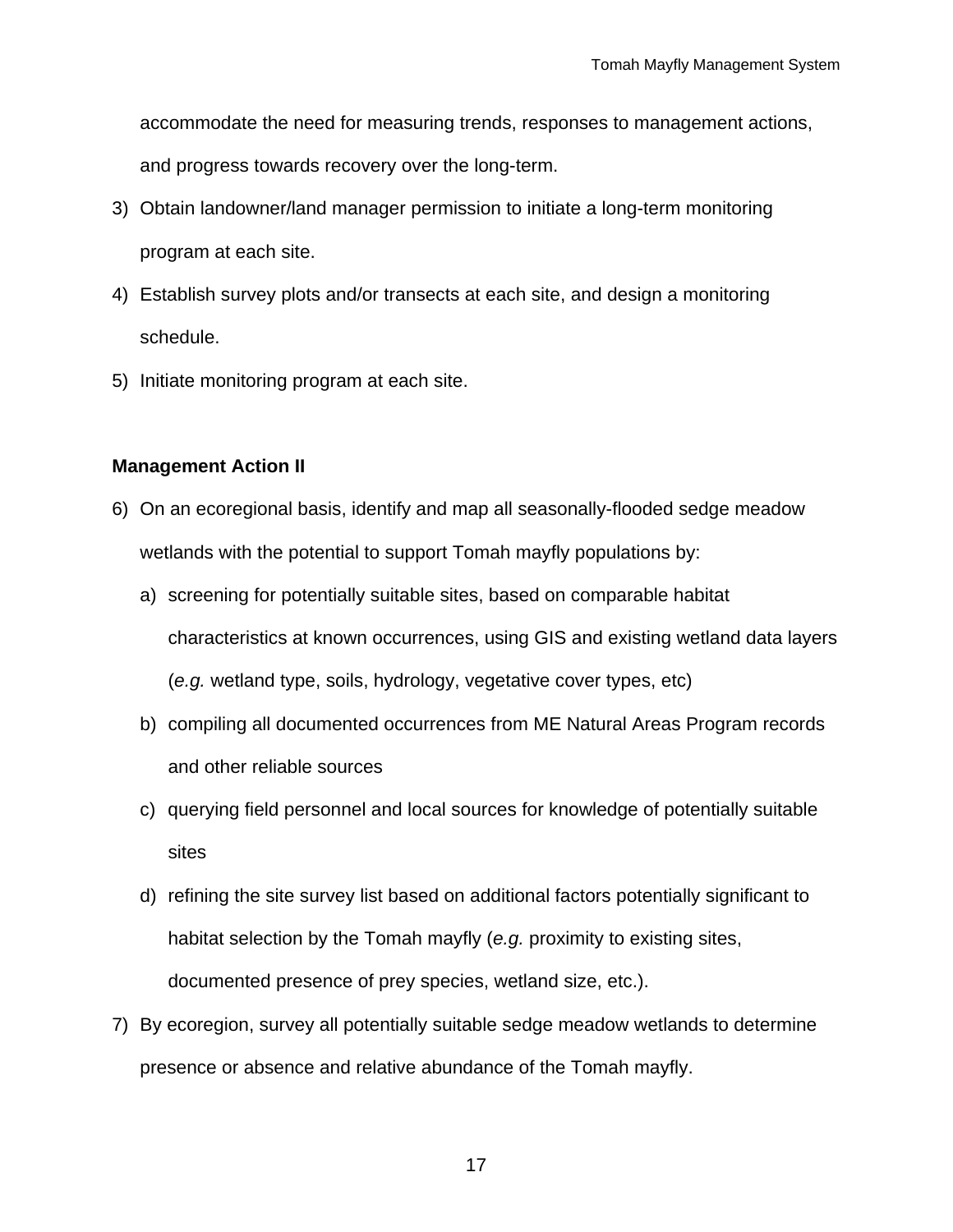- 8) Concurrently (when possible) identify priority sites (occupied and unoccupied) based on critical factors such as presence/absence of Tomah mayfly and/or its prey species, wetland integrity and size, similarity to known occurrences, and proximity to existing populations. Also consider management and conservation potential, likelihood of long-term persistence, etc.
- 9) Determine the amount and quality of potential habitat at each priority site in order to simultaneously accomplish Habitat Objective #1 (Habitat Management System, Criterion A, Management Action I).

#### **Management Action III**

- 10) Implement long-term population monitoring program at all occupied occurrences to watch population status and trends at each site (Population Management System, Criterion A, Management Action I).
- 11) Implement habitat protection and management actions (Habitat Management System, Criterion B1/B2, Management Action II) to ensure wetland integrity and habitat quality for the mayfly are maintained at each site.
- 12) Identify and incorporate critical factors of life history, habitat requirements, population dynamics, limiting factors, wetland management techniques, etc in to conservation and management considerations at each site (Research Management System).
- 13) Develop and implement recovery plans at sites where populations have been lost or are experiencing significant declines.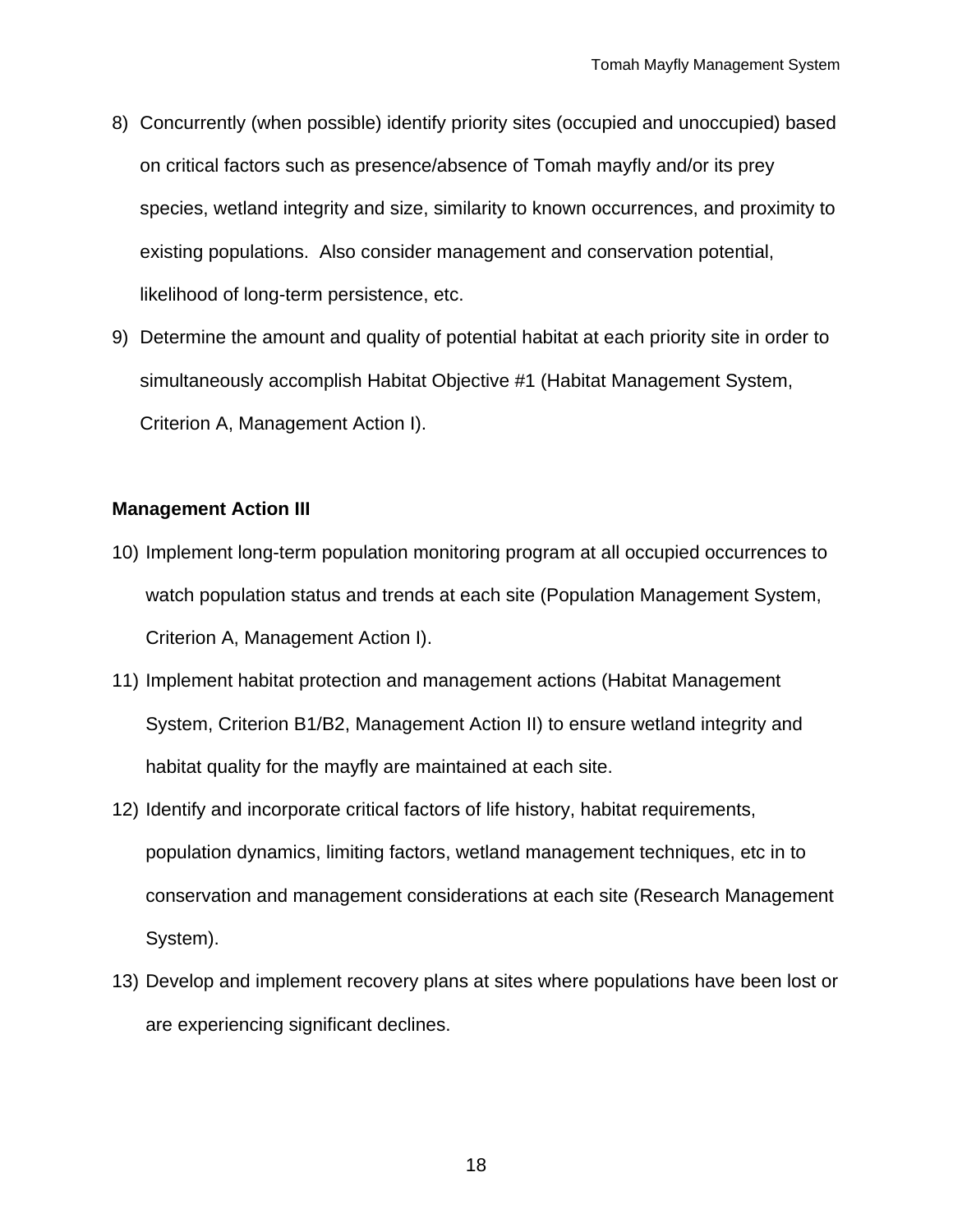#### **Management Action IV**

14) Continue work to meet all objectives.

#### **Management Action V**

- 15) Convene a public working group to develop new population goals and objectives.
- 16) Develop a new Population Management System based on revised goals and objectives.

### **HABITAT MANAGEMENT SYSTEM**

#### **Decision Criteria**

The following criteria determine the sequence of procedures used to conserve Tomah mayfly habitat in Maine (Figure 3).

**Criterion A:** *Have the amount and quality of suitable habitat at priority sites in Maine been determined?* 

This criterion addresses the need to identify, quantify, and evaluate habitat at all sites supporting Tomah mayfly populations in Maine, and at all unoccupied sites determined to have a high potential to support the species. This baseline habitat data is essential to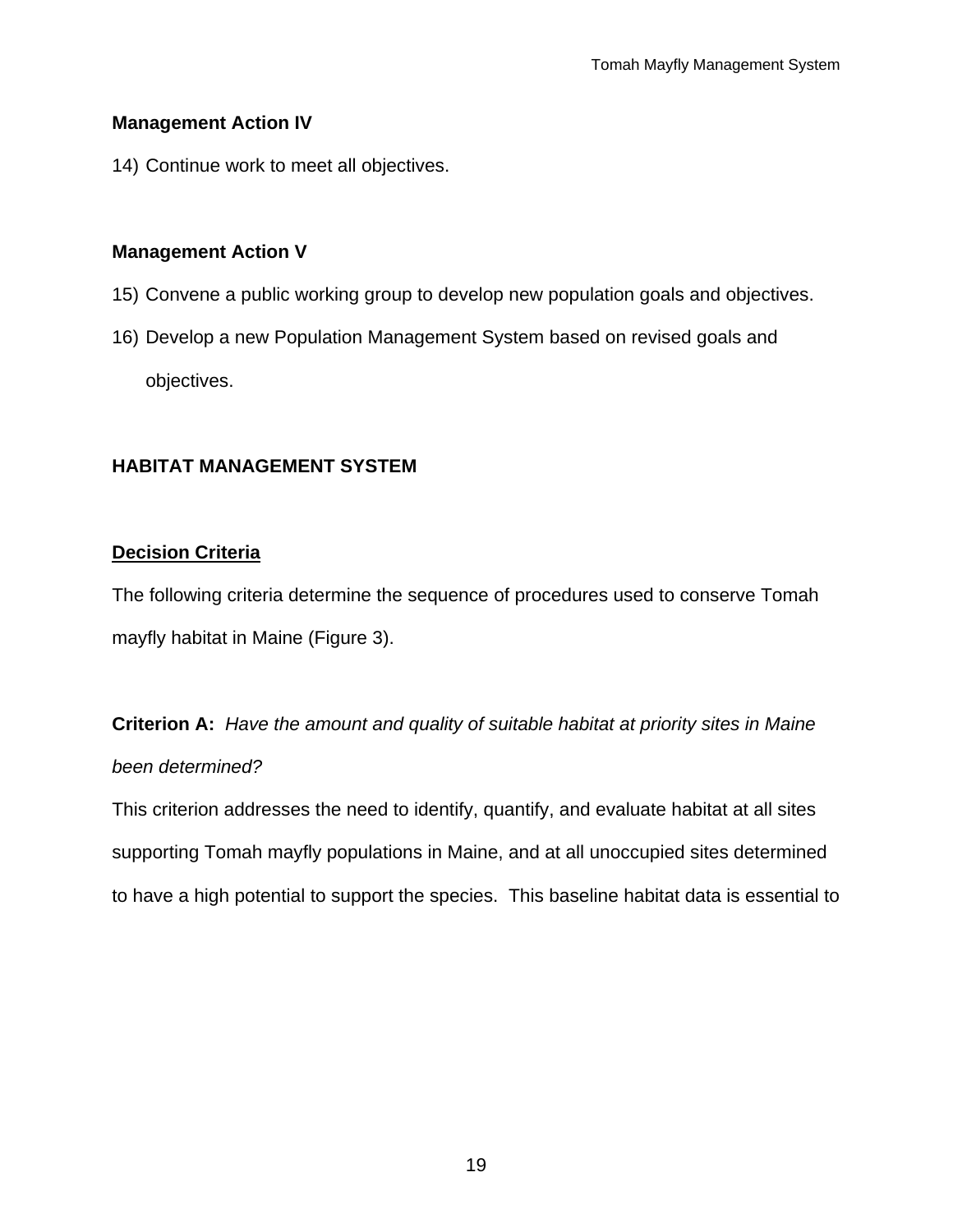

Figure 3. Flow diagram depicting decision criteria for Habitat Management System for Tomah mayfly in Maine.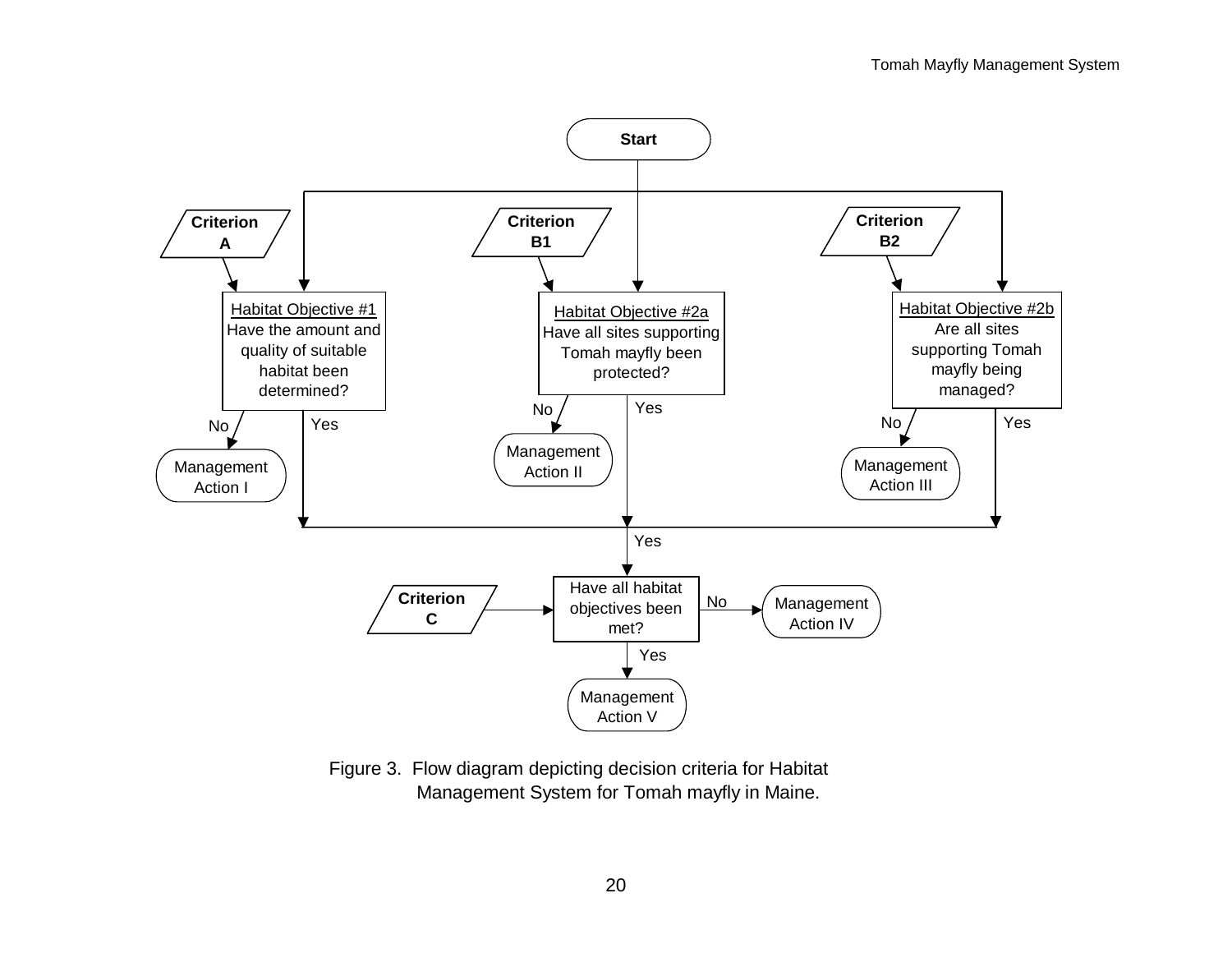understanding the mayfly's current status, habitat management needs, and recovery potential.

An affirmative response will be achieved when all potential habitats in the 15 ecoregional survey units of Maine have been identified and surveyed for the Tomah mayfly (Population Management System, Criterion B), and the amount and quality of habitat present at all priority sites has been assessed.

# **Criterion B1:** *Have all sites supporting populations of Tomah mayfly in Maine been protected?*

This criterion recognizes the significance of each extant population to recovery, and addresses the need to protect all sites supporting Tomah mayfly populations to ensure long-term viability of this threatened insect and its habitat in Maine.

An affirmative response will be achieved when every site known to support Tomah mayfly populations in Maine is protected from habitat loss and degradation by an abiding habitat protection strategy (*i.e.* fee ownership, conservation easement, or longterm management agreement held by a conservation agency or organization); and is regulated as a no-spray zone by Maine Board of Pesticides Control and Maine Forest Service.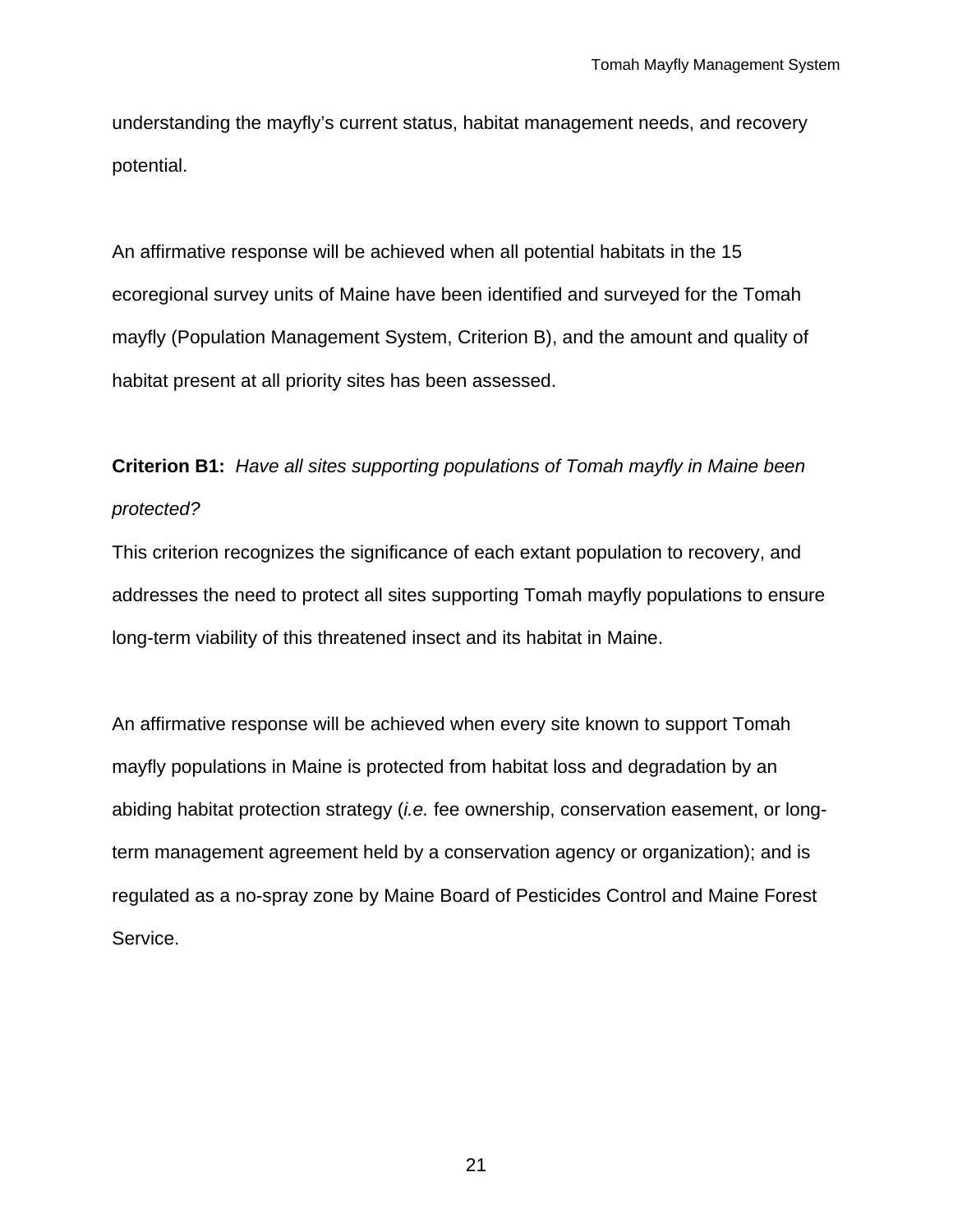**Criterion B2:** *Are all sites supporting populations of Tomah mayfly being managed?* This criterion addresses the need for site-specific habitat management plans, including habitat monitoring, to be implemented at each site supporting Tomah mayfly populations. It recognizes that habitat management may be critical to maintaining the long-term viability of some seasonally-flooded sedge meadow systems, and that management actions may also enhance existing habitat for Tomah mayfly.

An affirmative response will require that each site supporting populations of Tomah mayfly has been assessed for both short and long-term habitat management needs specific to the mayfly, and a comprehensive management plan for Tomah mayfly has been developed and implemented at each site.

#### **Criterion C:** *Have all habitat objectives been met?*

An affirmative response will be achieved when all components of the habitat objectives have been realized.

#### **Management Actions**

The following management actions are the recommended procedures for accomplishing the habitat objectives. Specific management actions result from responses to decision criteria identified in Figure 3.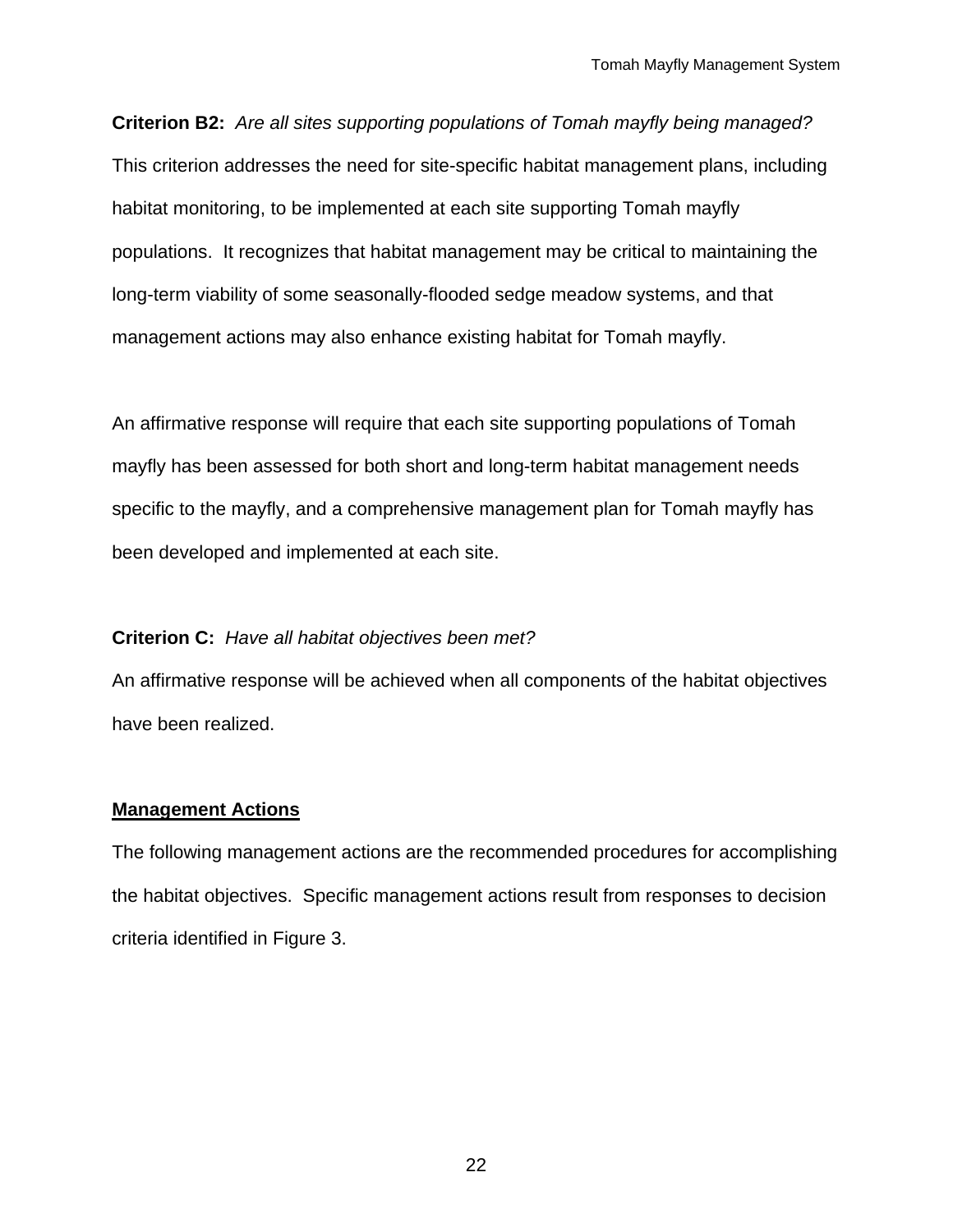#### **Management Action I**

- 17) Develop a system to evaluate the quality of seasonally-flooded sedge meadow wetland systems for the Tomah mayfly.
- 18) For all priority sites identified in the Population Management System (Criterion B, Management Action II), estimate the amount (acreage) and quality of potential habitat available to the Tomah mayfly. Whenever possible, these measurements should be made in conjunction with the statewide population survey objective.

#### **Management Action II**

- 19) Identify and notify landowners/land managers of all sites supporting Tomah mayfly populations. Include those whose properties provide upland buffers, or who hold land or water rights that could influence the quality or availability of habitat for Tomah mayfly.
- 20) Provide land owners/land managers with management recommendations for protecting and managing habitat for the Tomah mayfly.
- 21) In conjunction with the Maine Board of Pesticides Control and Maine Forest Service, develop and implement no-spray buffers around all sites supporting Tomah mayfly populations.
- 22) Assess current protection status of each site, based on ownership types and existing land management (*e.g.* management agreements) and protection measures, including regulatory oversight.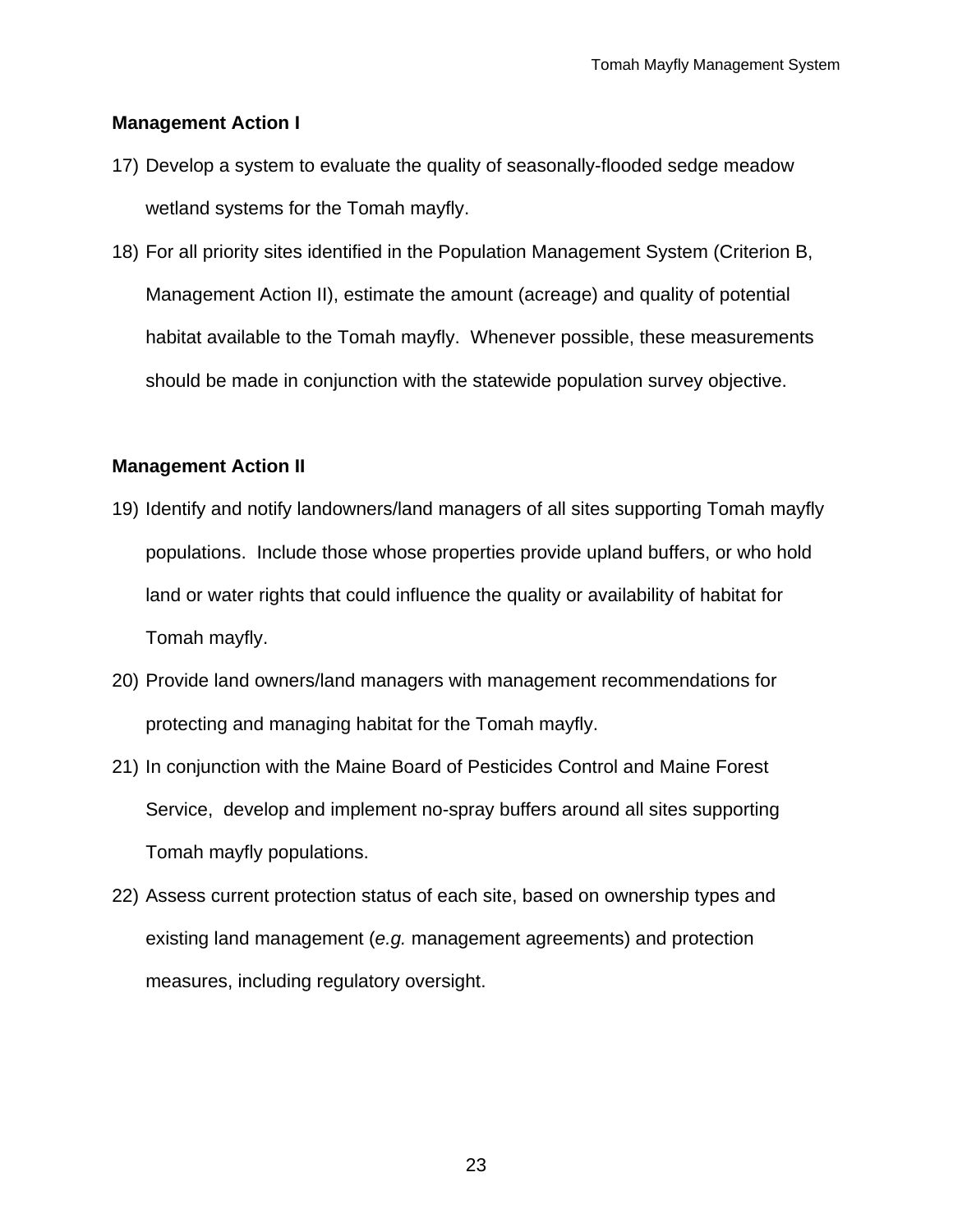- 23) Prioritize sites based on current protection status, and considering element occurrence rank, vulnerability, threats, management needs, current and future land use demands, opportunities for protection, etc.
- 24) In conjunction with landowners/land managers, develop site protection plans for each site where long-term habitat protection for Tomah mayfly is not already secured. Protection plans should ensure habitat is protected from loss or degradation, and consider all appropriate land protection tools, including fee acquisition, acquisition of land and water rights, conservation easements, management authority, cooperative management agreements, designation of Essential and/or Significant Wildlife Habitat, and municipal and state zoning and permit review processes.
- 25) Implement site protection plans in order of prioritization (see Management Action #23).

#### **Management Action III**

- 26) Assess the short and long-term habitat management needs of each site supporting Tomah mayfly populations.
- 27) In conjunction with landowners/land managers, develop a site-specific, habitat management plan for Tomah mayfly at each site. Existing wetland management guidelines for maintaining seasonally-flooded sedge meadow systems should be consulted, and potential conflicts with other rare species management, as well as with existing and future land use objectives, should be considered .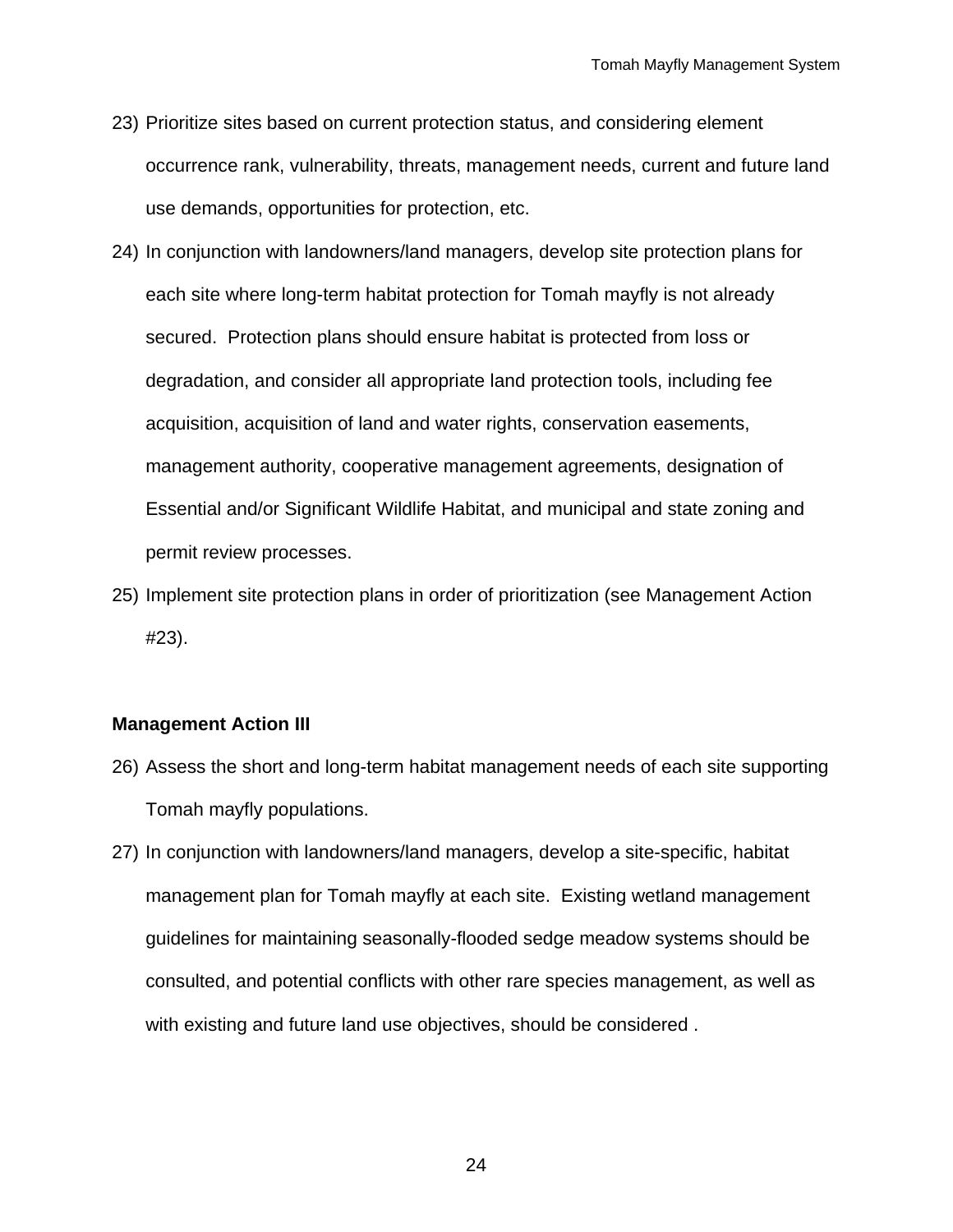- 28) Prioritize sites based on their element occurrence rank and any immediate need for habitat management to ensure long-term viability of the wetland system for the mayfly.
- 29) Obtain landowner/land manager permission to conduct habitat management activities.
- 30) Implement site-specific management plans in order of prioritization (see Management Action #28).

### **Management Action IV**

31) Continue work to meet all objectives.

## **Management Action V**

32) Develop a new Habitat Management System based on revised goals and objectives.

## **RESEARCH MANAGEMENT SYSTEM**

### **Decision Criteria**

The following criteria determine the sequence of procedures used to identify strategies to determine key factors affecting Tomah mayfly recovery in Maine (Figure 4).

**Criterion A1:** *Have strategies been identified to determine the relationship and significance of prey population dynamics to Tomah mayfly populations in Maine?*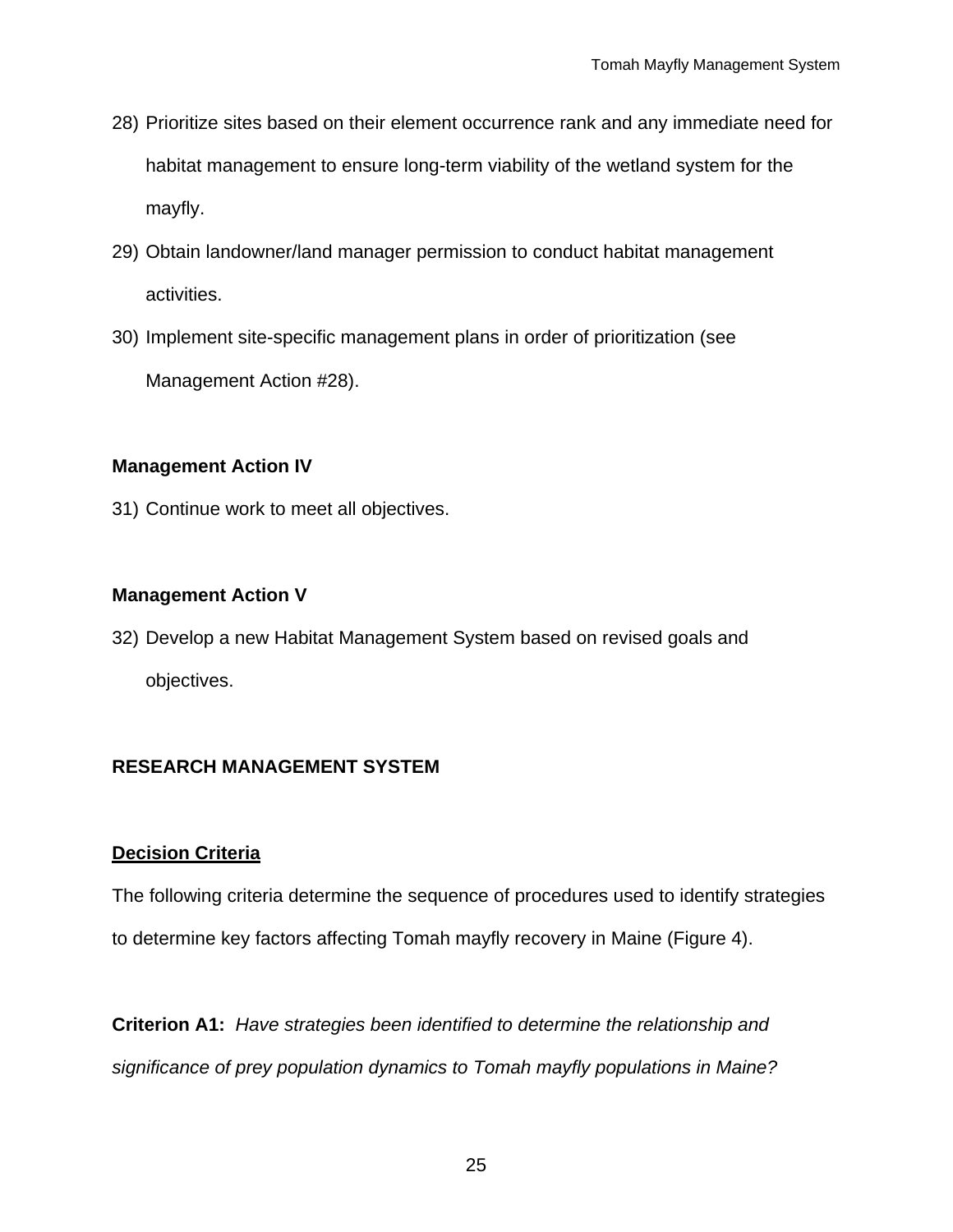![](_page_25_Figure_1.jpeg)

Figure 4. Flow diagram depicting criteria for Research Management System for Tomah mayfly in Maine.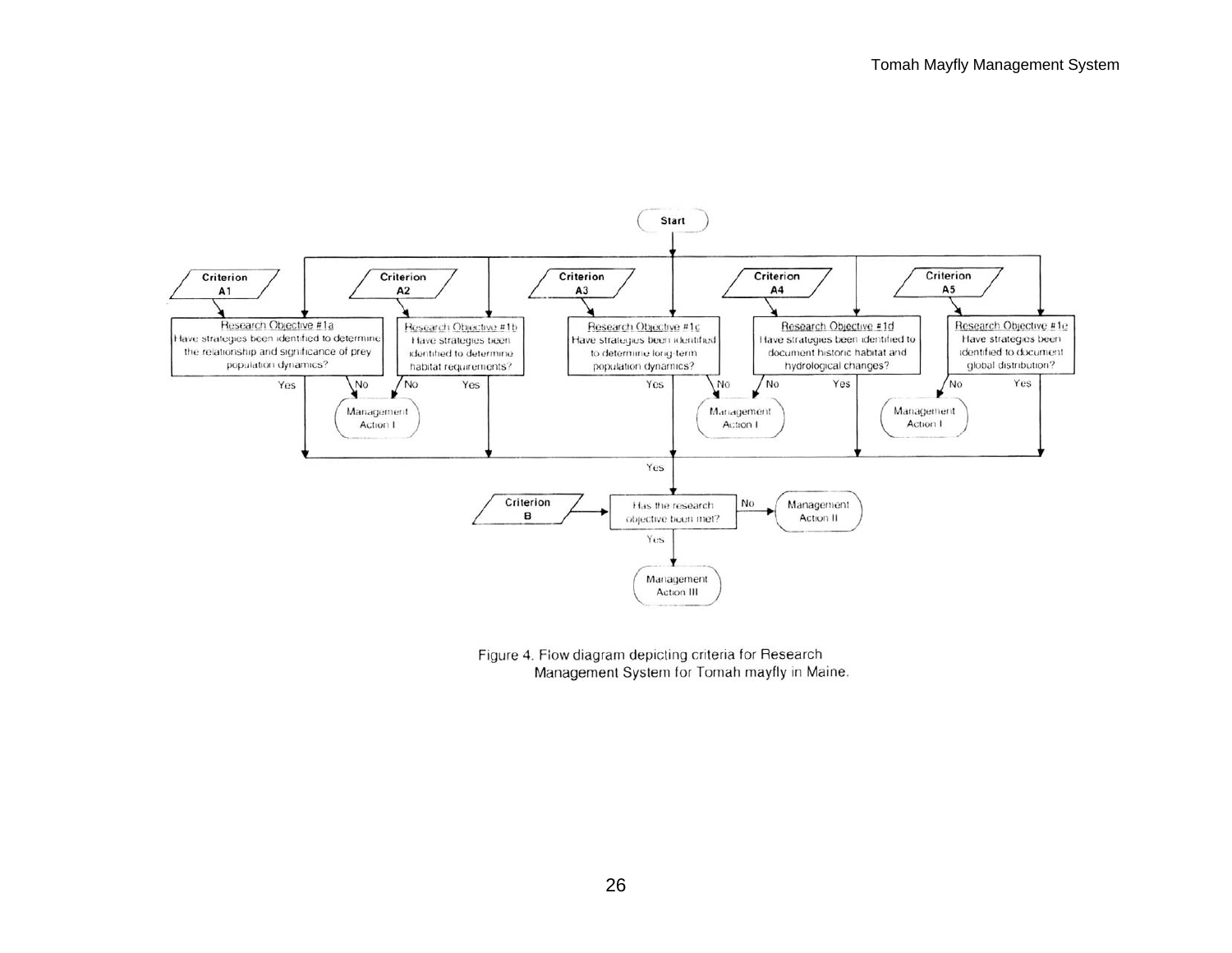This criterion addresses the need to better understand the role of co-existing mayfly species selected as prey in the occurrence, distribution, and population dynamics of Tomah mayfly in Maine. It recognizes that, while funding and opportunities for research are limited, progress towards filling the knowledge gap about the Tomah mayfly is essential to developing an effective recovery plan.

An affirmative response will require that research partners, when necessary, have been identified, appropriate research strategies have been developed, and adequate funding has been secured.

# **Criterion A2:** *Have strategies been identified to determine the habitat requirements of the Tomah mayfly in Maine?*

This criterion addresses the need to determine the specific habitat requirements of the Tomah mayfly in Maine, and to identify the habitat parameter(s) influencing which sedge meadow wetlands provide suitable habitat for the species. It recognizes that, while funding and opportunities for research are limited, progress towards filling the knowledge gap about the Tomah mayfly is essential to developing an effective recovery plan.

An affirmative response will require that research partners, when necessary, have been identified, appropriate research strategies have been developed, and adequate funding has been secured.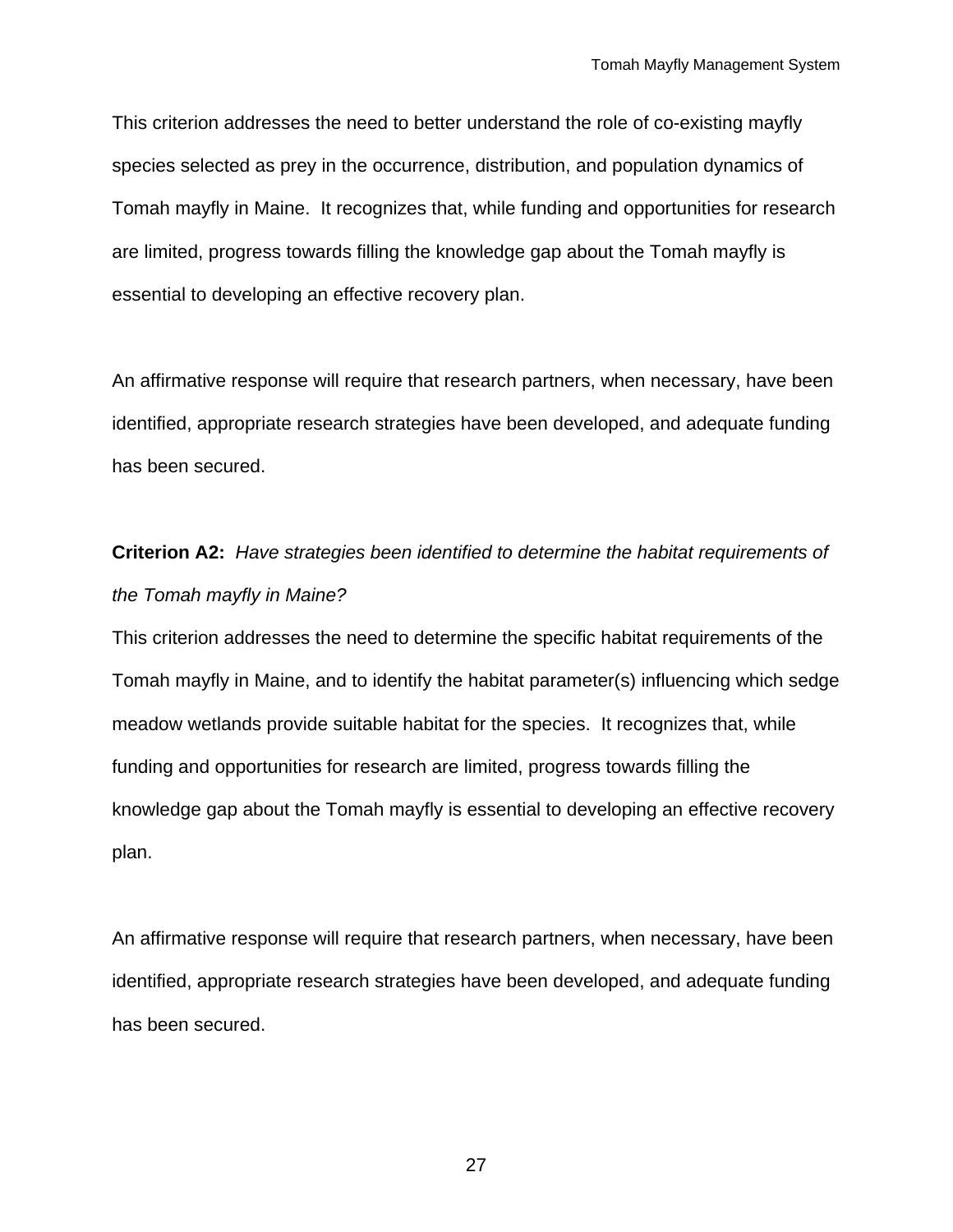## **Criterion A3:** *Have strategies been identified to determine the long-term population dynamics of Tomah mayfly in Maine?*

This criterion addresses the need to document the dynamics within and between populations of Tomah mayfly in Maine, and determine their significance to recovery. It recognizes that, while funding and opportunities for research are limited, progress towards filling the knowledge gap about the Tomah mayfly is essential to developing an effective recovery plan.

An affirmative response will require that research partners, when necessary, have been identified, appropriate research strategies have been developed, and adequate funding has been secured.

## **Criterion A4:** *Have strategies been identified to document historic habitat in Maine and the hydrological changes that may have occurred at each site?*

This criterion addresses the need to investigate the potential influence of historic events (*e.g.* dams, impoundments, rechannelization, draining, etc) on the current status and distribution of Tomah mayfly and its habitat in Maine. It recognizes that, while funding and opportunities for research are limited, progress towards filling the knowledge gap about the Tomah mayfly is essential to developing an effective recovery plan.

An affirmative response will require that research partners, when necessary, have been identified, appropriate research strategies have been developed, and adequate funding has been secured.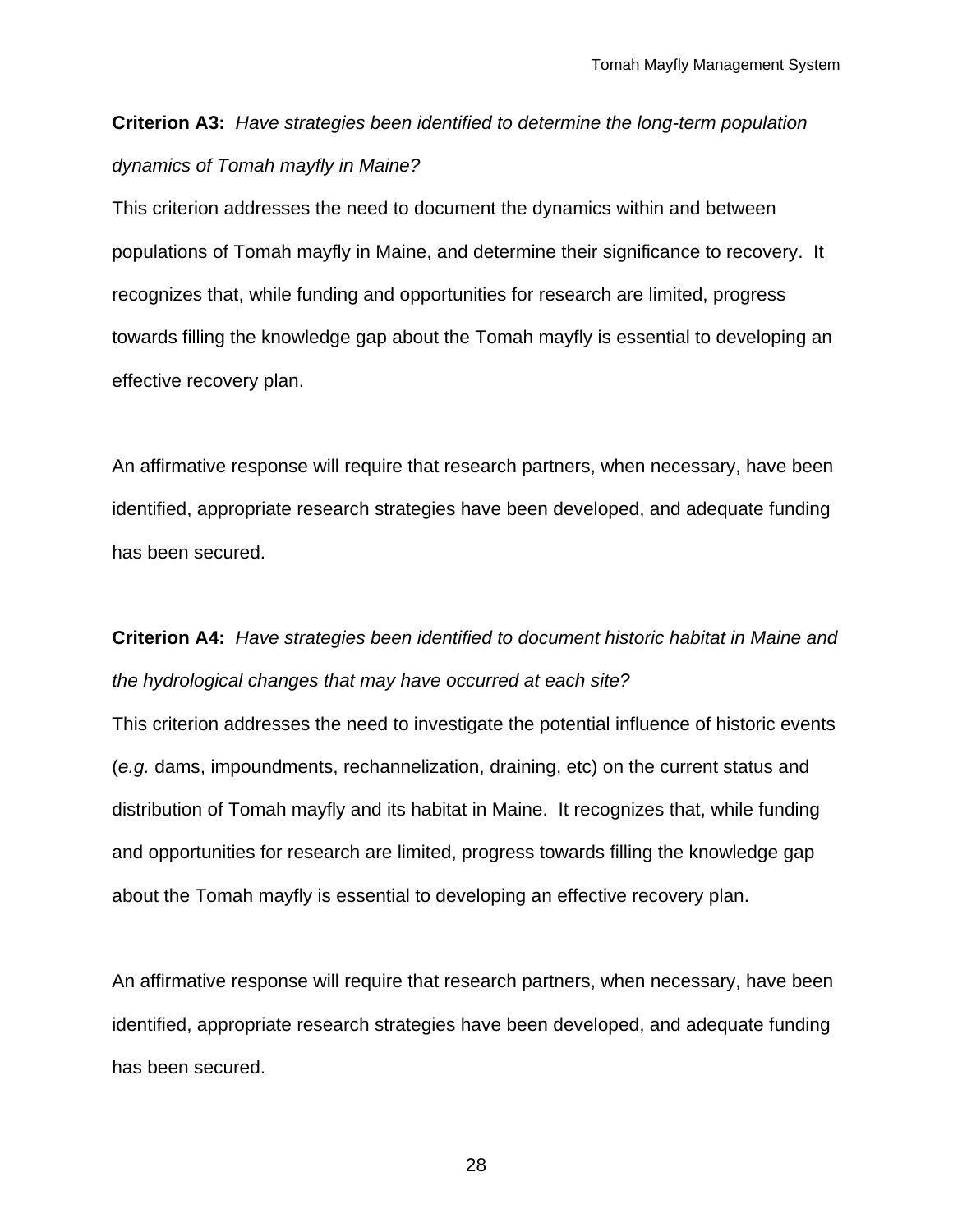**Criterion A5:** *Have strategies been identified to document the global distribution of the Tomah mayfly?* 

This criterion addresses the need to document both the historic and current distribution of the Tomah mayfly throughout its range in order to understand its global status, conservation needs, and recovery potential; and also acknowledges the significance of Maine's responsibility in the conservation of this species. It recognizes that, while funding and opportunities for research are limited, progress towards filling the knowledge gap about Tomah mayfly is essential to developing an effective recovery plan.

An affirmative response will require that research partners, when necessary, have been identified, appropriate research strategies have been developed, and adequate funding has been secured.

#### **Criterion B:** *Has the research objective been met?*

An affirmative response will be achieved when all components of the research objective have been realized.

#### **Management Actions**

The following management actions are the recommended procedures for accomplishing the research objective. Specific management actions result from responses to decision criteria identified in Figure 4.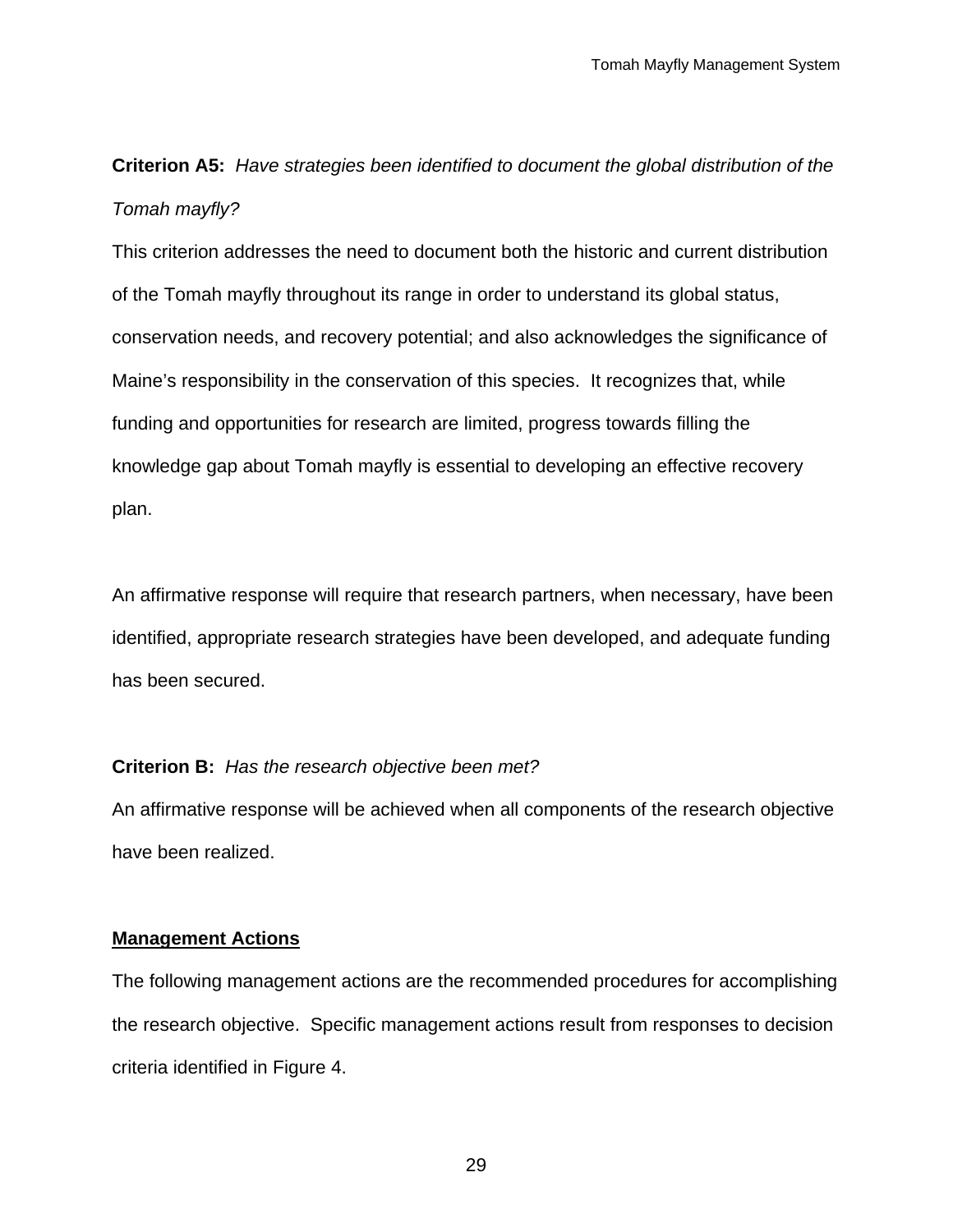### **Management Action I**

- 33) Identify and engage research partners, either through university graduate positions or contracts.
- 34) In conjunction with partners, develop research proposals to determine objectives. Combine objective components wherever feasible.
- 35) Secure adequate funding for research proposals.

### **Management Action II**

36) Continue work to meet objective.

### **Management Action III**

37) In conjunction with the public working group, develop a new Research Management System based on revised goals and objectives and considering updated information on the mayfly and its habitat.

### **OUTREACH MANAGEMENT SYSTEM**

#### **Decision Criteria**

The following criteria determine the sequence of procedures used to increase awareness and understanding of the Tomah mayfly and its habitat requirements in Maine (Figure 5).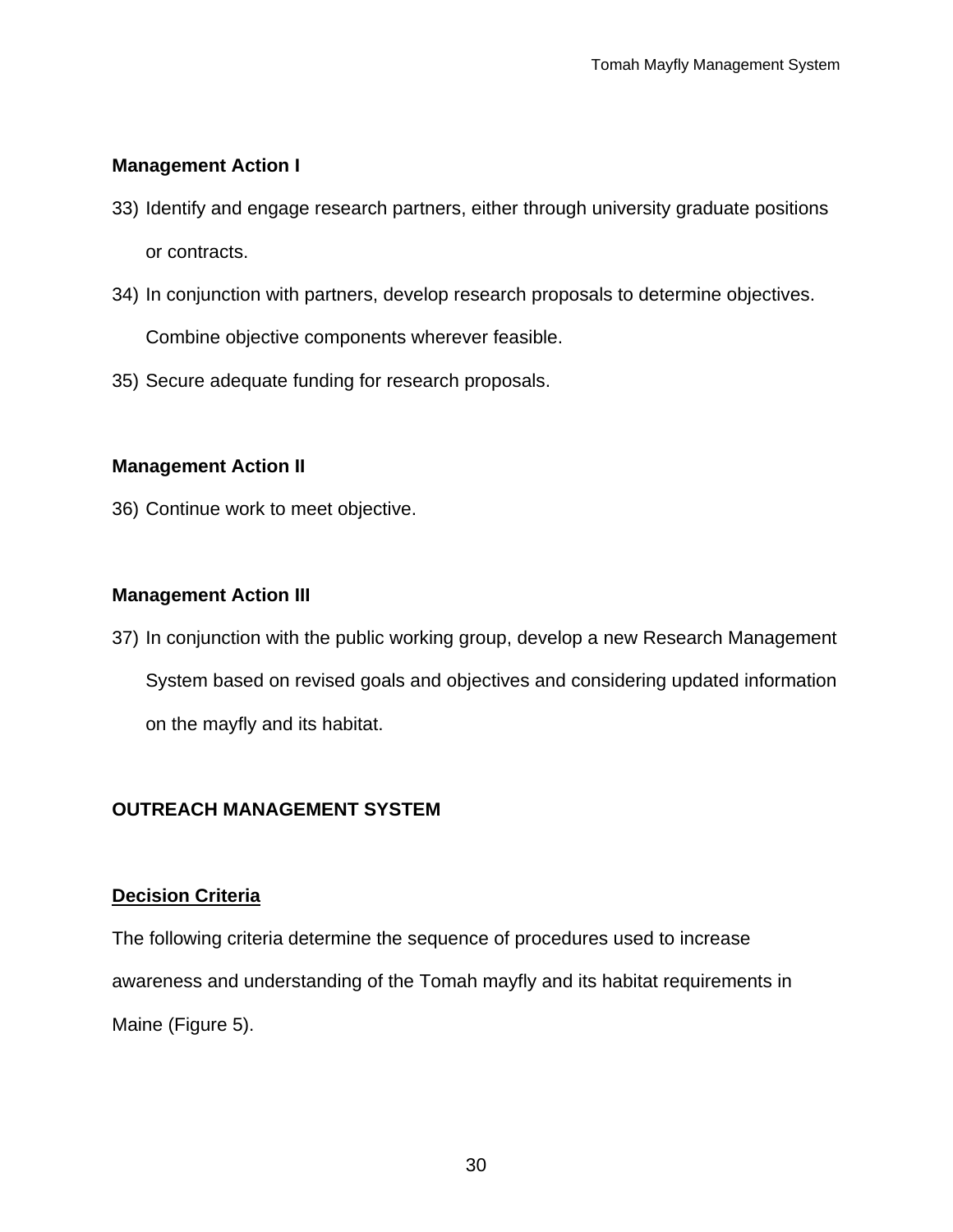![](_page_30_Figure_1.jpeg)

Figure 5. Flow diagram depicting decision criteria for Outreach Management System for Tomah mayfly in Maine.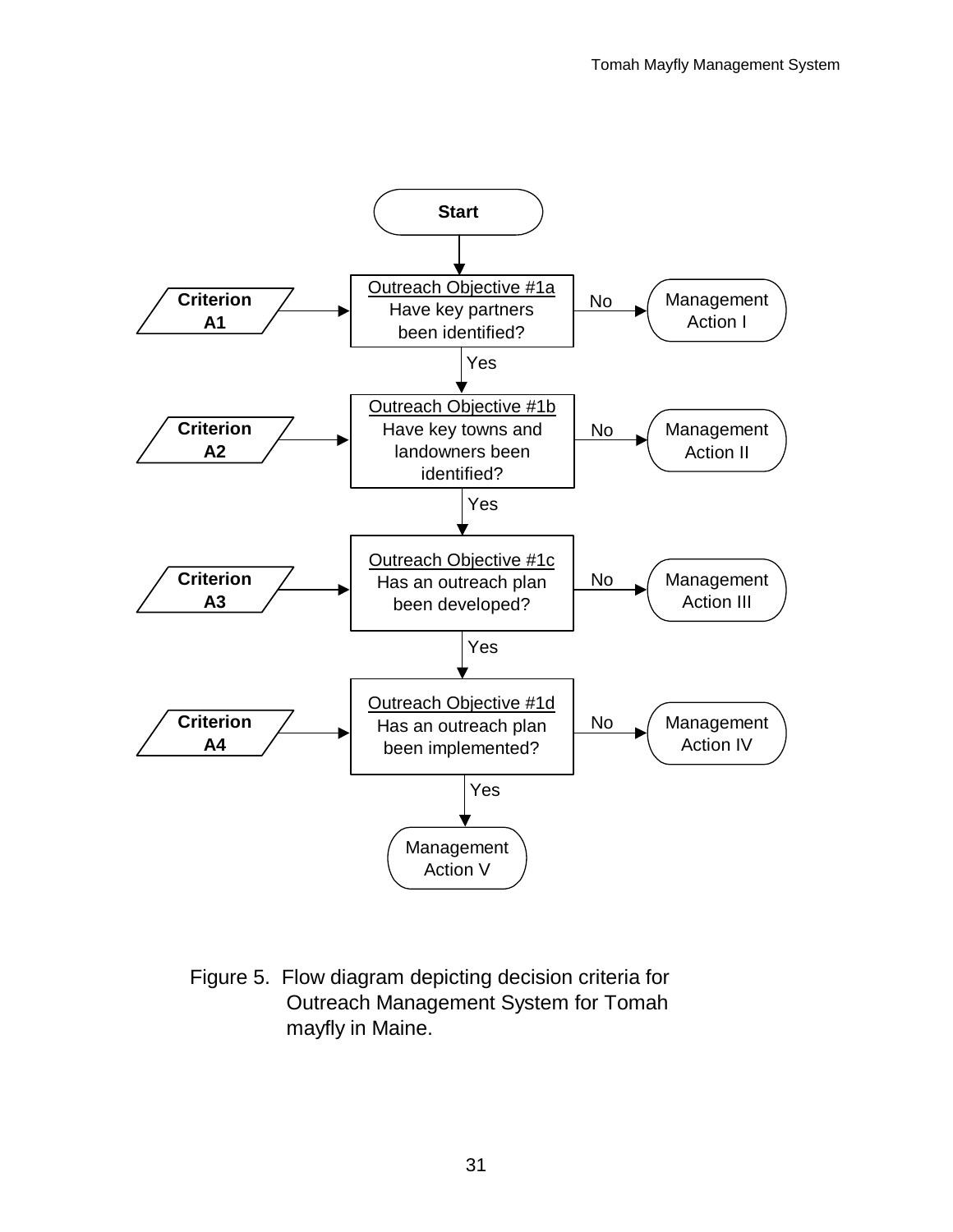#### **Criterion A1:** *Have key partners been identified?*

This criterion addresses whether key cooperators, at both a local and statewide scale, have been identified for the outreach initiative.

An affirmative response will be achieved when all appropriate partners have been identified and contacted to invite support for and participation in the development and implementation of an outreach plan for the Tomah mayfly.

#### **Criterion A2:** *Have key towns and landowners been identified?*

This criterion addresses whether municipalities and landowners/land managers having the greatest potential to affect recovery of the Tomah mayfly have been identified.

An affirmative response will be achieved when all municipalities with jurisdiction over sites supporting or potentially influencing Tomah mayfly populations, and all similarly related landowners/land mangers, have been identified.

#### **Criterion A3:** *Has an outreach plan been developed?*

This criterion addresses whether a strategy for increasing awareness and appreciation of the Tomah mayfly and its habitat in Maine has been devised.

An affirmative response will require that a brief document outlining outreach objectives, proposed actions, informational materials to be developed, and an implementation schedule, has been produced.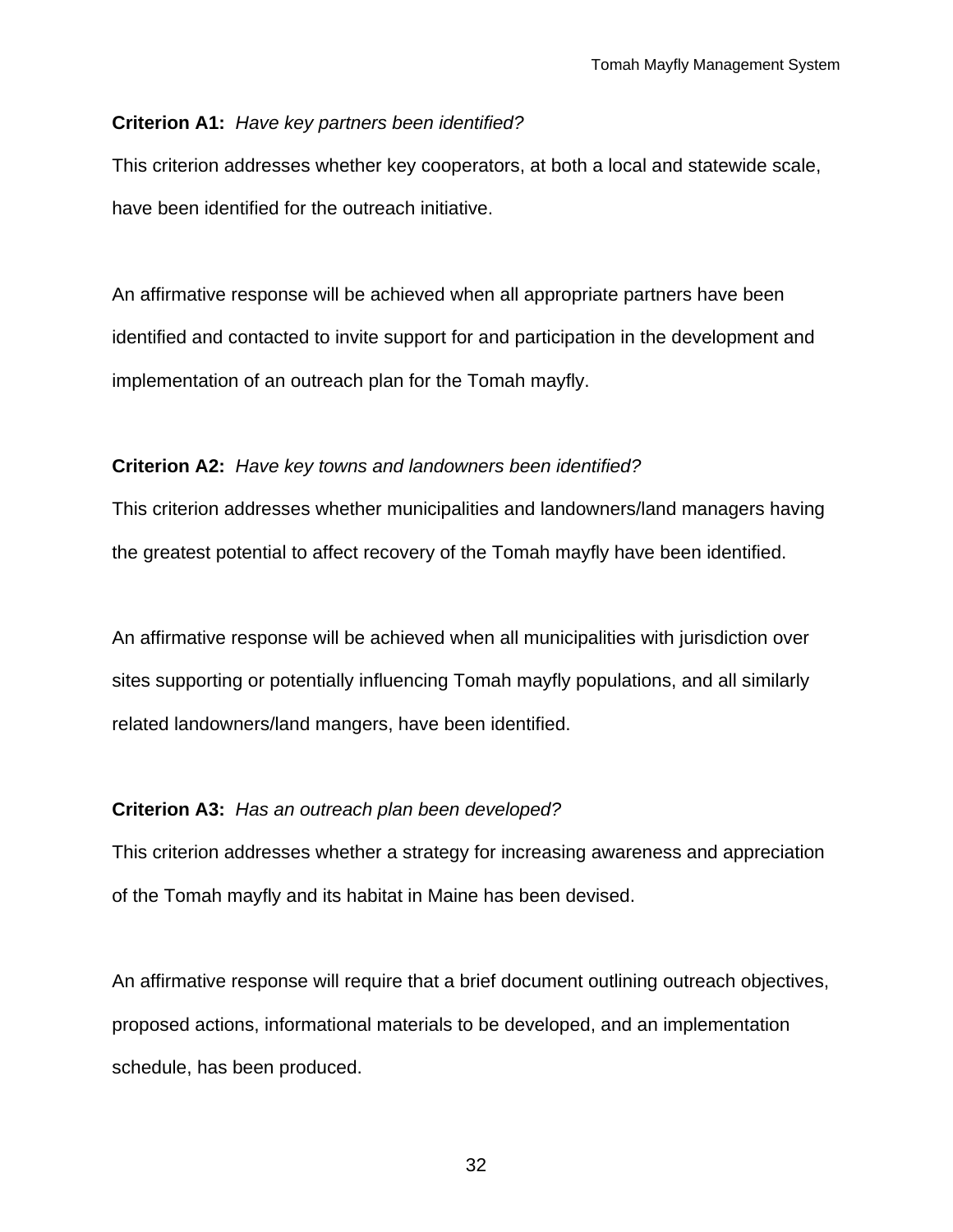### **Criterion A4:** *Has an outreach plan been implemented?*

This criterion addresses whether a program for increasing awareness and appreciation of the Tomah mayfly and its habitat in Maine has been initiated.

An affirmative response will be achieved when outreach actions have been initiated and informational materials have been developed and distributed to all target audiences.

#### **Management Actions**

The following management actions are the recommended procedures for accomplishing the outreach objective. Specific management actions result from responses to decision criteria identified in Figure 5.

### **Management Action I**

- 38) Identify landowners/land managers, municipalities, conservation entities, and user groups who are potential partners in an outreach initiative for the Tomah mayfly. Consider all parties, on both a local and statewide scale, whose support, interest, and expertise would benefit recovery goals and objectives.
- 39) Engage support and involvement from MDIFW's Public Information and Education Division.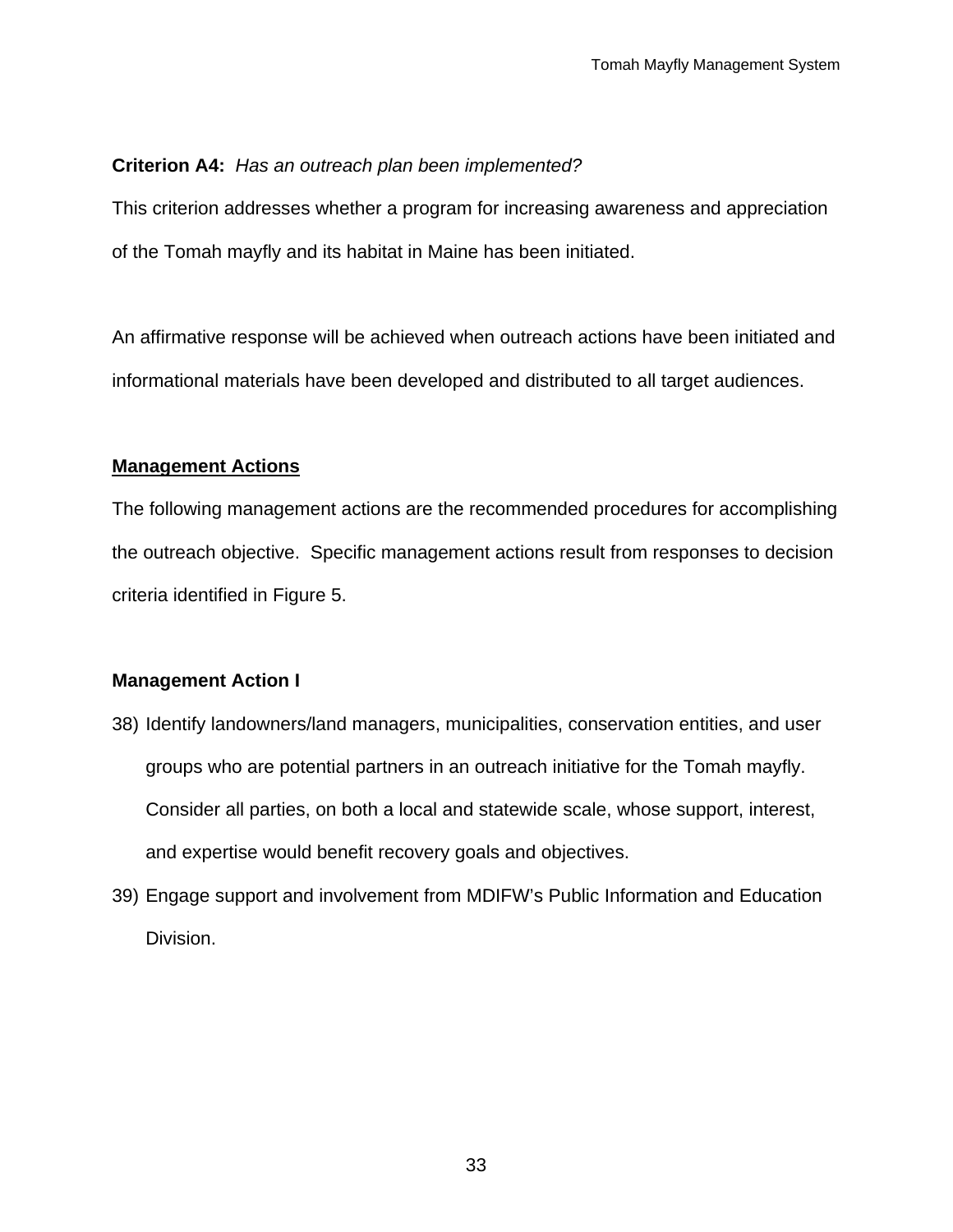#### **Management Action II**

40) Identify all municipalities and landowners/land managers with jurisdiction over sites supporting or potentially influencing Tomah mayfly populations. Include those whose properties provide upland buffers.

#### **Management Action III**

41) Produce a brief document which identifies cooperators, target audiences, and potential funding sources; and outlines the outreach objectives, proposed strategies and actions, participant roles, informational materials to be developed, methods and sites of delivery, and an implementation schedule.

### **Management Action IV**

- 42) Develop and produce informational materials.
- 43) Distribute outreach materials and activate implementation plan.

### **Management Action V**

44) Develop a new Outreach Management System based on revised goals and objectives.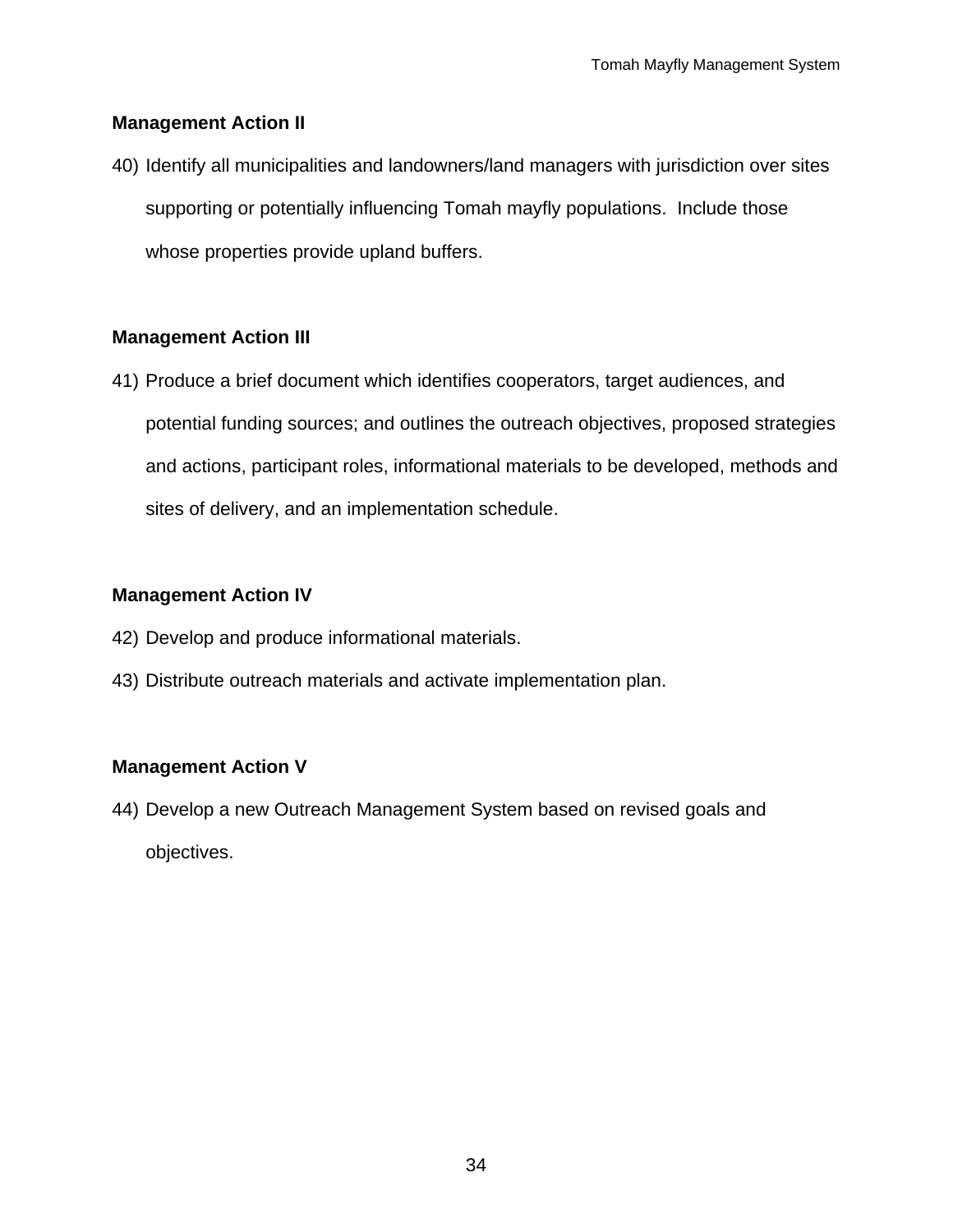## **LITERATURE CITED**

Gibbs, K.E., et al. February 21, 2001. Tomah mayfly assessment. Maine Department of Inland Fisheries and Wildlife, Wildlife Division, Resource Assessment Section, Endangered and Threatened Species Program, Bangor, ME.

.

McMahon, J.S. 1990. The biophysical regions of Maine: Patterns in the landscape and vegetation. M.S. Thesis, Univ. of Maine, Orono. 120pp.